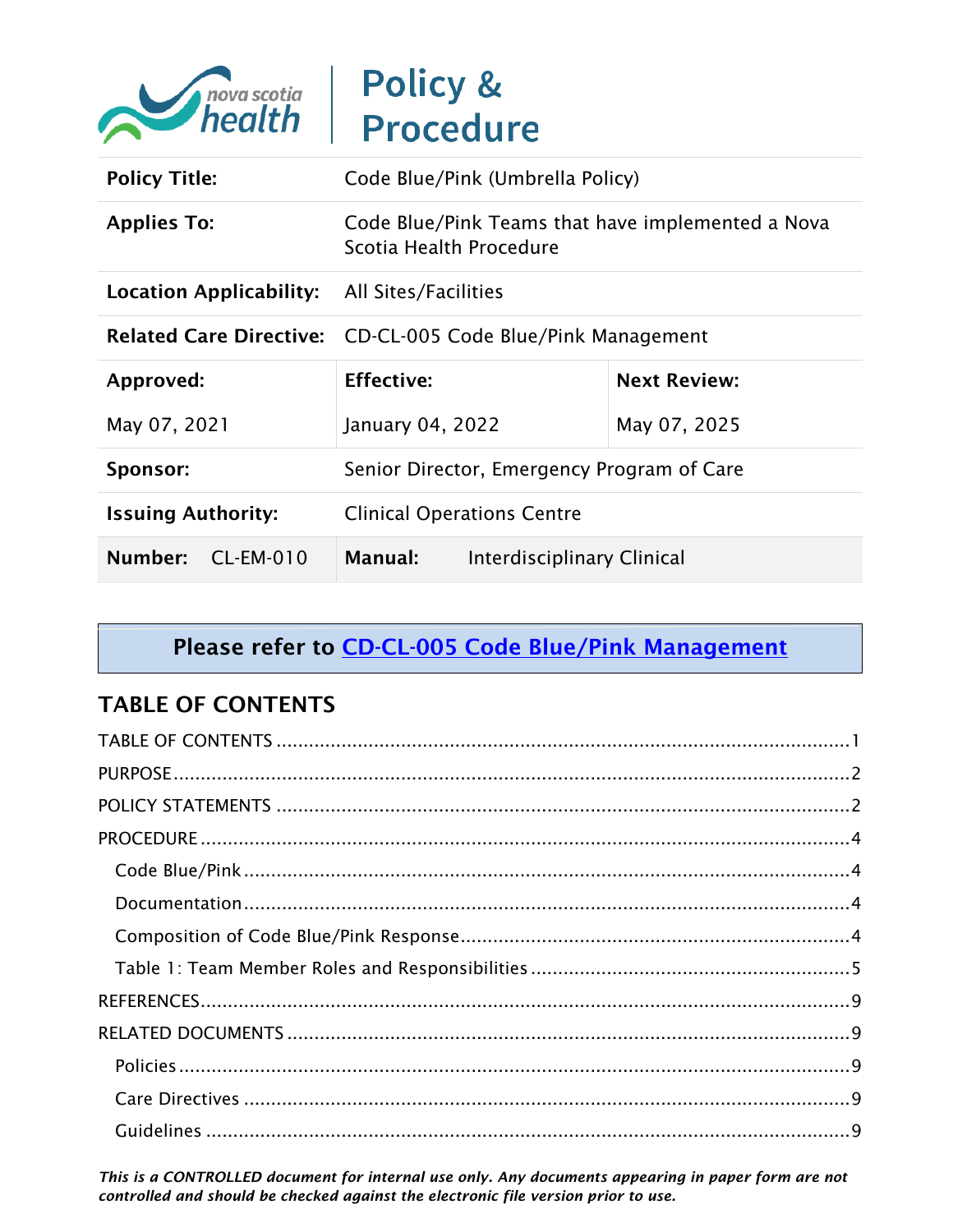| Appendix D: Crash Cart Contents (includes medications and algorithms)15 |  |
|-------------------------------------------------------------------------|--|
|                                                                         |  |
|                                                                         |  |
|                                                                         |  |
|                                                                         |  |
|                                                                         |  |

# <span id="page-1-0"></span>PURPOSE

The purpose of this policy is to provide a consistent, optimal resuscitation response if a patient is determined to be in cardiac arrest, respiratory arrest, or imminent lifethreatening medical emergency.

# <span id="page-1-1"></span>POLICY STATEMENTS

- 1. Inclusion Criteria:
	- Any patient, or Non-patient who is experiencing a Code Blue/Pink or pre-arrest situation when the MRHCP is not immediately available.
- 2. Exclusion Criteria:
	- As directed by the patient's Goals of Care.
- 3. Basic life support (BLS) must be provided to a patient unless an order has been written or Goals of Care directs not to resuscitate.
- 4. On or close to admission, the Most Responsible Health Care Practitioner (MRHCP) must:
	- 4.1. Have an early Goals of Care discussion with the patient and Family/Substitute Decision Maker (SDM).
	- 4.2. Inform the patient and family about eligibility for and consequences of Cardiopulmonary Resuscitation (CPR) in the event of a cardiac or respiratory arrest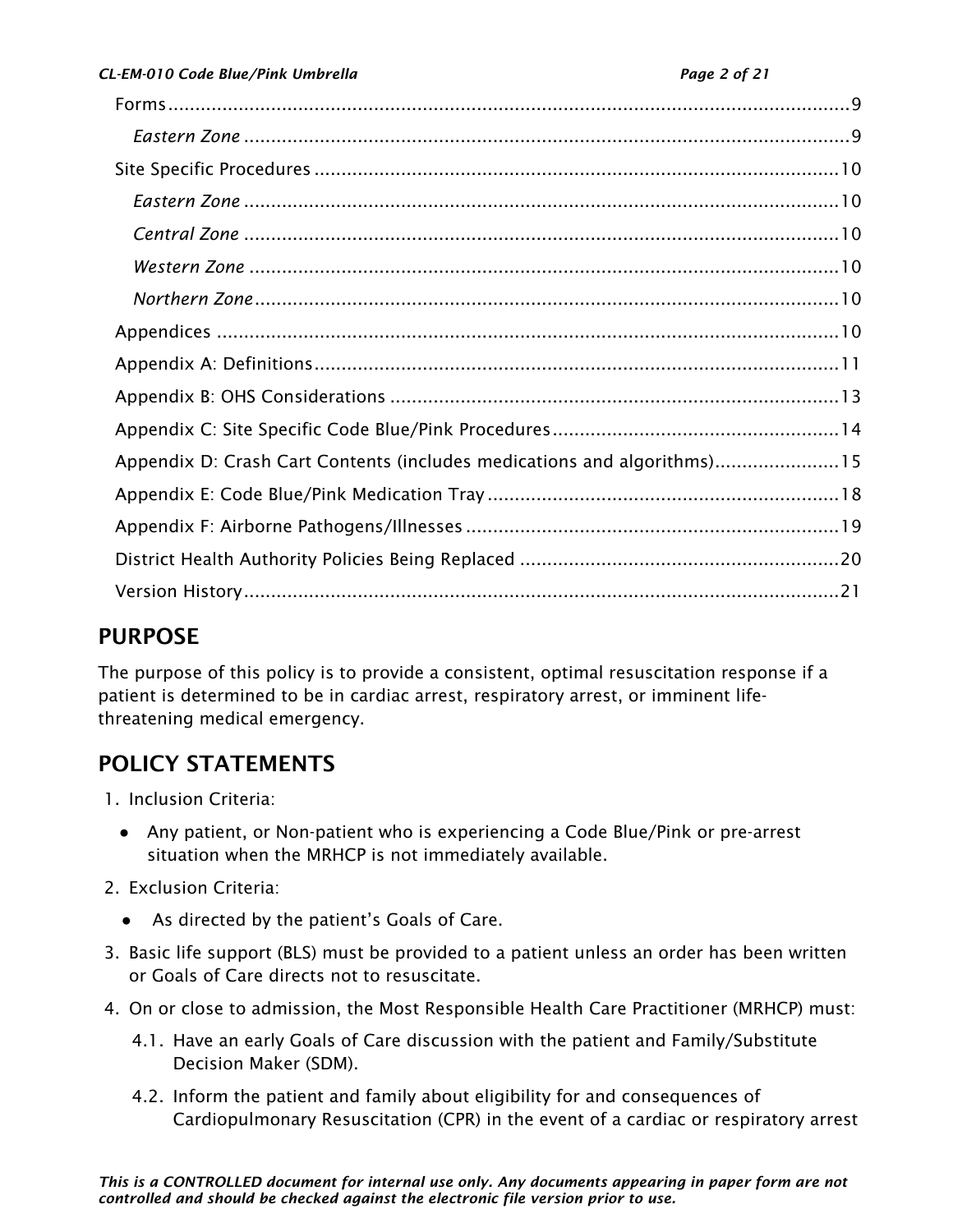#### *CL-EM-010 Code Blue/Pink Umbrella Page 3 of 21*

after considering the patient's baseline and current medical, psychological and social condition.

- 4.3. Ensure all appropriate care plan options are presented to the patient and family to facilitate decisions aligned with patient prognosis and values.
- 4.4. Document the Goals of Care, including the decision regarding resuscitation in the event of cardiac or respiratory arrest in the patient's health record.
- 5. Each site is required to have a Code Blue/Pink response which must be:
	- Available for the operational hours of the facility.
	- Activated for any emergency requiring resuscitation.
- 6. Site-specific resuscitation equipment location(s) must be clearly identified and communicated to all Health Care Providers (HCPs).
- 7. An Automated External Defibrillator (AED) can be initiated by any HCP who has received appropriate BLS training.
- 8. HCPs are assigned to Code Blue/Pink response as part of daily assignment. Extra HCPs may be asked to leave if not needed.
- 9. HCP must:
	- Maintain BLS certification or competency as required by their role.
	- Maintain Advanced Cardiac Life Support (ACLS) certification or competency as required by their role.
	- Maintain Pediatric Advanced Life Support (PALS) certification or competency as required by their role.
- 10. A Non-patient who has a medical emergency is admitted through the nearest open most appropriate emergency department (ED), may require Emergency Health Services (EHS) transfer.
- 11. In the event of a Code Blue/Pink outside of the facility, security (if available) or a HCP responds and ensures the scene is safe to attend to the patient.
	- 11.1. HCP must:
		- □ Complete a [point of care risk assessment](http://policy.nshealth.ca/Site_Published/covid19/document_render.aspx?documentRender.IdType=6&documentRender.GenericField=&documentRender.Id=76565) (PCRA) to determine the risk of exposure and appropriate [routine practices and additional precautions](http://policy.nshealth.ca/Site_Published/NSHA/document_render.aspx?documentRender.IdType=6&documentRender.GenericField=&documentRender.Id=76473) required for safe care. (Also refer to [COVID-19 Risk Assessment\)](http://policy.nshealth.ca/Site_Published/covid19/document_render.aspx?documentRender.IdType=6&documentRender.GenericField=&documentRender.Id=81831)
		- $\Box$  Consider the guidelines for all airborne pathogens/illness (i.e., Tuberculosis, COVID-19, SARS) when the patient is positive or there is a high degree of clinical suspicion that the patient is positive. (See [Appendix](#page-18-0)  [F\)](#page-18-0)
		- □ Consider environmental concerns, especially personal safety. (See [Appendix B](#page-12-0) for Occupational Health and Safety (OHS) Considerations)
		- $\Box$  Call for any available HCPs and initiate local Code Blue/Pink procedure.
		- □ Provides BLS, if safe to do so, until the arrival of EHS.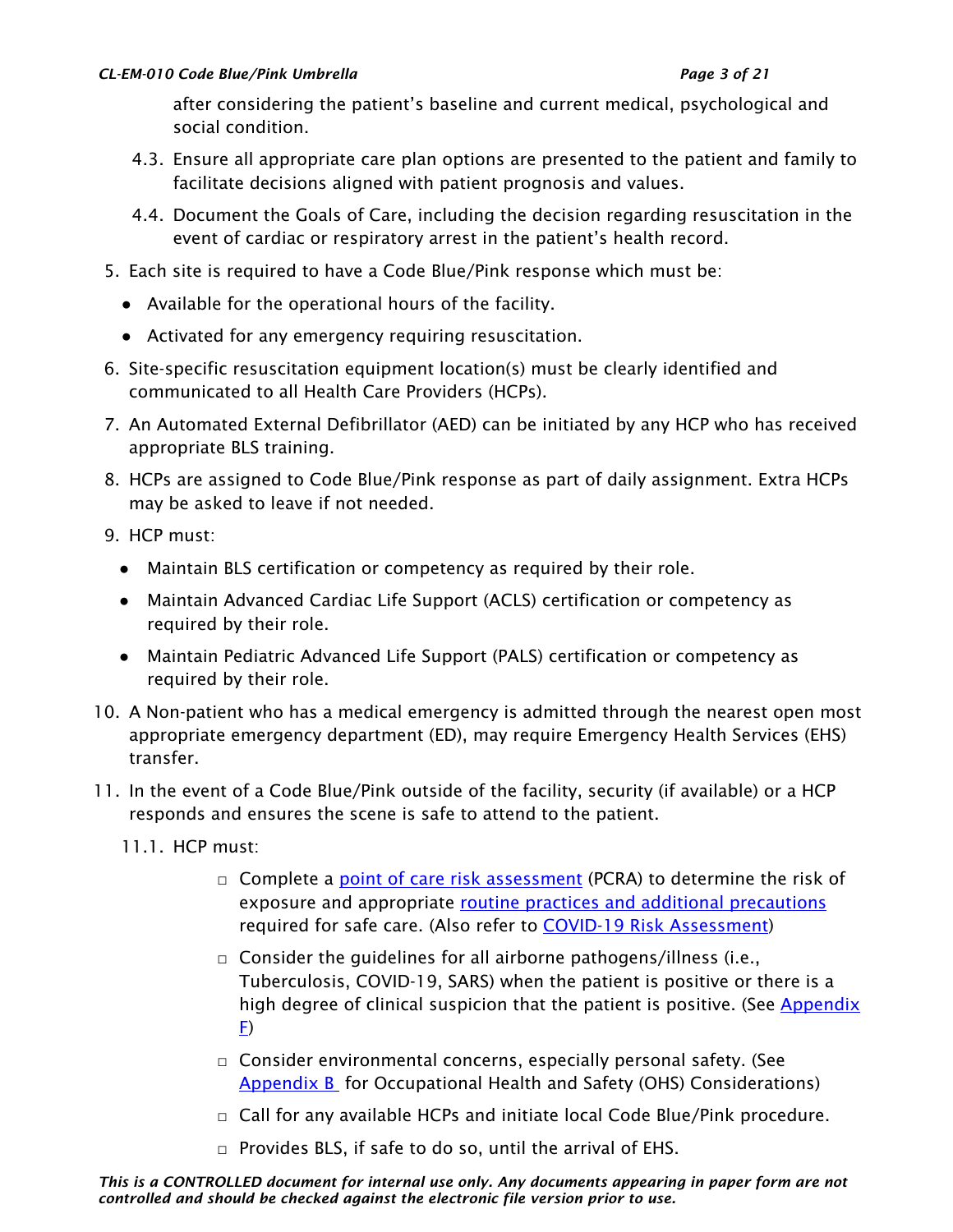#### *CL-EM-010 Code Blue/Pink Umbrella Page 4 of 21*

12. A physician must determine when resuscitation efforts are terminated.

## <span id="page-3-0"></span>PROCEDURE

#### <span id="page-3-1"></span>Code Blue/Pink

- 1. Activate local Code Blue/Pink procedure which may include a telephone number, use of a Code button or calling 911 and indicate:
	- 1.1. "Code Blue" or "Code Pink".
	- 1.2. "Specific location" (e.g., building, department/unit, room number).
- 2. The initial HCP (first Responder):
	- Completes a [point of care risk assessment](http://policy.nshealth.ca/Site_Published/covid19/document_render.aspx?documentRender.IdType=6&documentRender.GenericField=&documentRender.Id=76565) (PCRA) to determine the risk of exposure and appropriate [routine practices and additional precautions](http://policy.nshealth.ca/Site_Published/NSHA/document_render.aspx?documentRender.IdType=6&documentRender.GenericField=&documentRender.Id=76473) required for safe care. (For Airborne Pathogen/Illnesses - See [Appendix F\)](#page-18-0)
	- Initiates chest compressions and defibrillation as appropriate
- 3. Additional Code Blue Pink Responders:
	- Completes an additional risk assessment for potential airborne pathogen/illness (i.e. Tuberculosis, COVID-19, SARS) to determine additional precautions (e.g., [COVID-19 Risk Assessment\)](http://policy.nshealth.ca/Site_Published/covid19/document_render.aspx?documentRender.IdType=6&documentRender.GenericField=&documentRender.Id=81831).
- 4. Site specific assigned HCPs are responsible to immediately respond to Code Blue/Pink call/message/pages.

Note: In the event of a second Code Blue/Pink notification within the same site/time and Responders for a second code cannot be assembled, EHS is notified via 911.

Exception: ED, Intensive Care Units and/or Operating Rooms may elect to not activate a Code Blue/Pink.

#### <span id="page-3-2"></span>Documentation

5. Complete documentation of resuscitation on site- or zone-specific resuscitation form.

Note: If less than one hour has elapsed between repeated resuscitations, a new Resuscitation Form is not required.

#### <span id="page-3-3"></span>Composition of Code Blue/Pink Response

Note: Responder composition of Code Blue/Pink response vary by site/facility, the procedure below provides guidance.

- 6. Each site/facility is responsible to:
	- 6.1. Develop a site-specific Code Blue/Pink procedure understanding the site's resources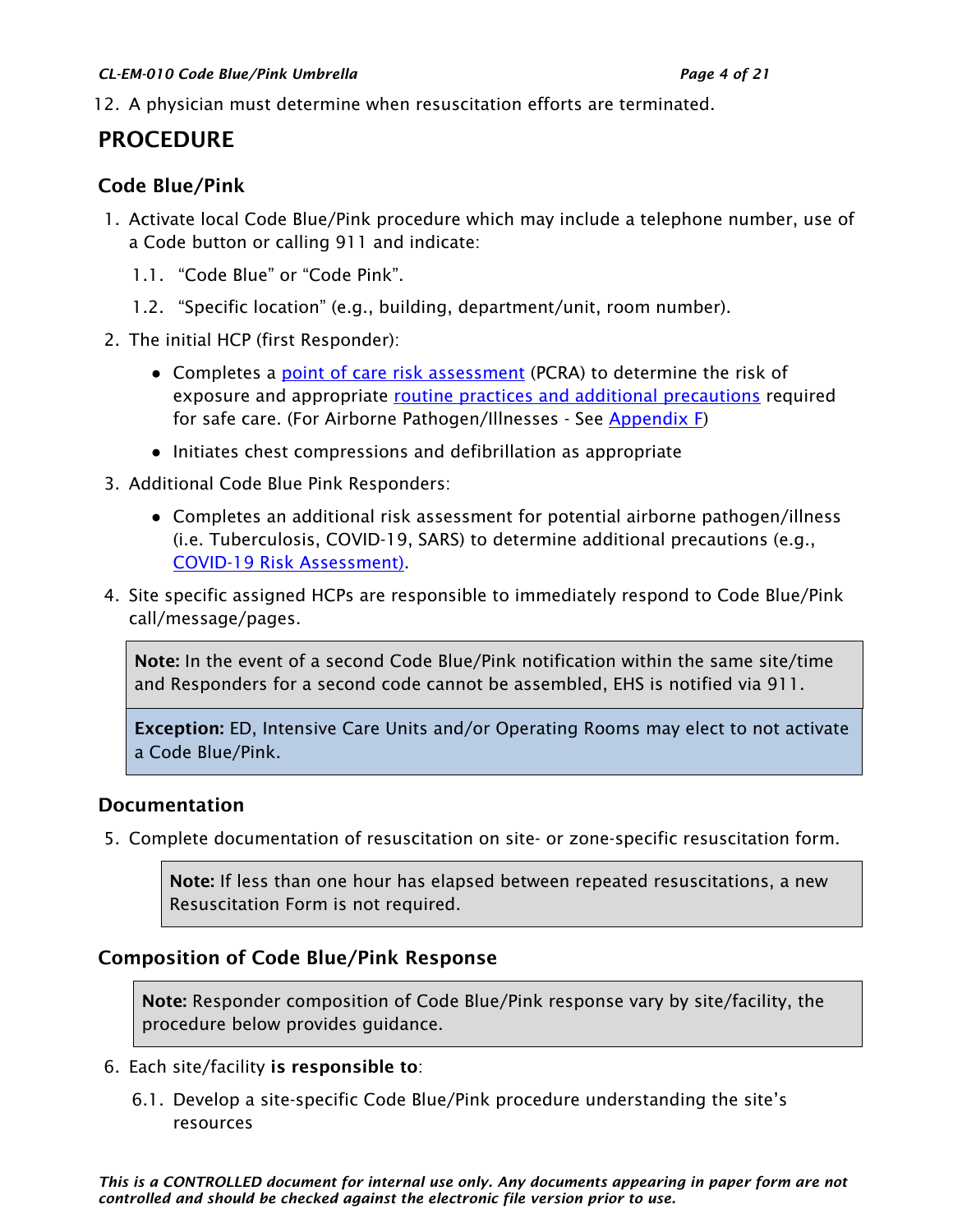#### *CL-EM-010 Code Blue/Pink Umbrella Page 5 of 21*

- □ See [Related Documents](#page-9-0) for applicable site specific Code/Blue procedure.
- $\Box$  See [Appendix C](#page-13-0) resource for creating procedure.
- 6.2. Maintain crash cart contents including medications and ACLS algorithms. (See [Appendix D](#page-14-0) and [E\)](#page-17-0)
- 6.3. Identify Responders. (See [Table 1\)](#page-4-0)
- 6.4. Develop and ensure a process for ongoing quality assurance/reviews. (See [Appendix C\)](#page-13-0)

| Responder                                                                                                      | Self-assessment<br>Competency<br>related to: | <b>Duties</b>                                                                                                                                                                                                                                                                                                                                                                                                                                                                                                                                                                                                                                                                                                                                                                                                                                           |
|----------------------------------------------------------------------------------------------------------------|----------------------------------------------|---------------------------------------------------------------------------------------------------------------------------------------------------------------------------------------------------------------------------------------------------------------------------------------------------------------------------------------------------------------------------------------------------------------------------------------------------------------------------------------------------------------------------------------------------------------------------------------------------------------------------------------------------------------------------------------------------------------------------------------------------------------------------------------------------------------------------------------------------------|
| <b>Team Leader</b><br>May be:<br>Physician<br><b>Registered Nurse</b><br>• Advanced/Critical<br>Care Paramedic | Advanced<br>resuscitation care               | <b>Team Leader</b><br>Responds immediately to the Code<br>Blue/Pink call/message/pages.<br>Assumes leadership position upon<br>$\bullet$<br>arrival to the patient and directs<br>resuscitation management.<br>Introduces self on arrival.<br>$\bullet$<br>Understands and coordinates<br>$\bullet$<br>Responders' roles and<br>responsibilities.<br>Assists other Responders, if<br>$\bullet$<br>required.<br>If return of spontaneous circulation<br>$\bullet$<br>(ROSC) is achieved, arrange for<br>transfer of the patient to nearest,<br>open and most appropriate<br><b>Emergency Department or Intensive</b><br>Care Unit.<br>In conjunction with the most<br>responsible LPN/RN, contact the<br>family/SDM.<br>Ensures documentation is completed<br>in consultation with the team - using<br>the site- or zone-specific<br>resuscitation form. |
| <b>HCP/Support</b><br>Staff/Security/Learn<br>er with BLS training                                             | Basic life support                           | <b>BLS</b><br>Initiates and continues BLS.<br><b>Chest compressions</b><br>$\circ$                                                                                                                                                                                                                                                                                                                                                                                                                                                                                                                                                                                                                                                                                                                                                                      |

#### <span id="page-4-0"></span>Table 1: Team Member Roles and Responsibilities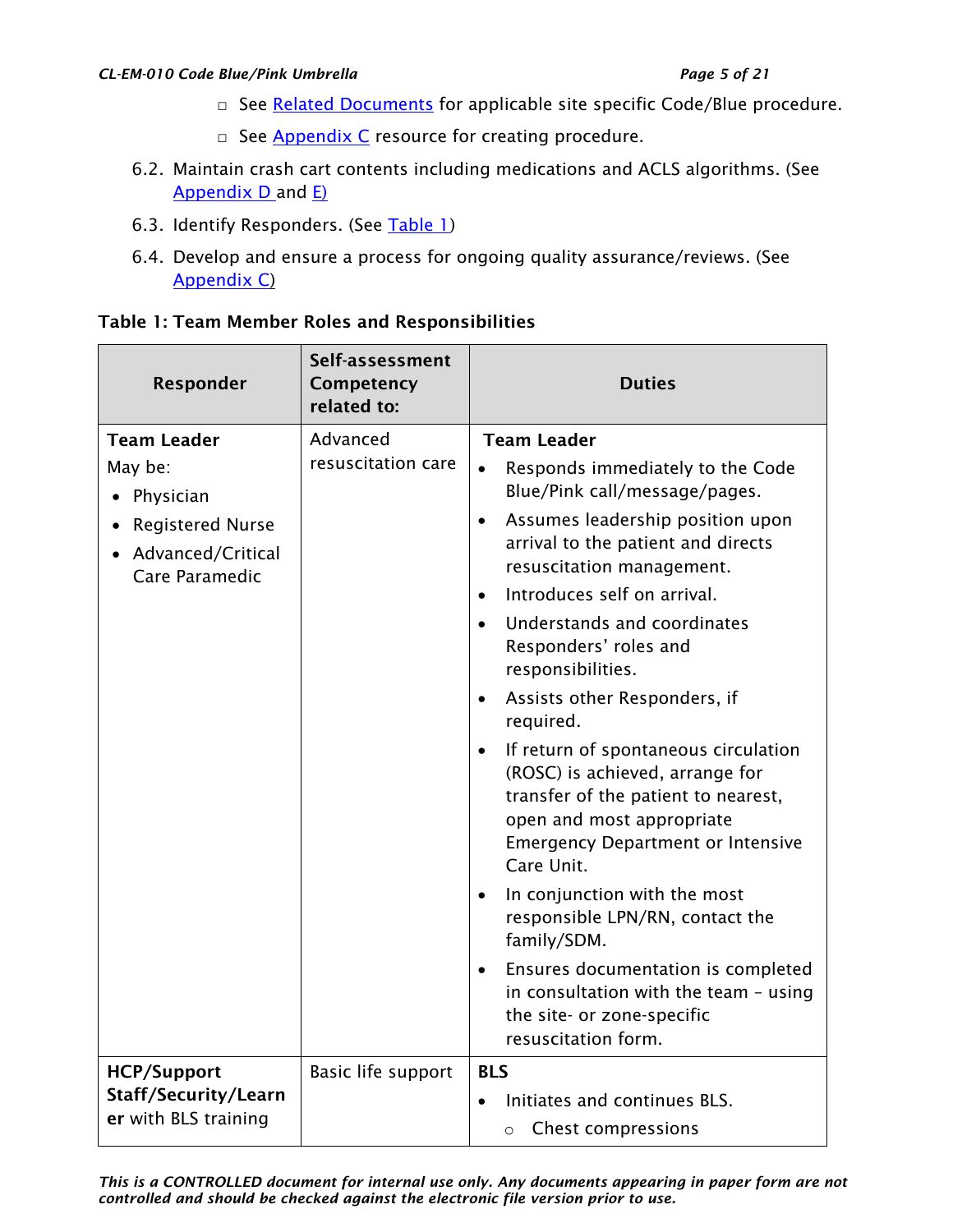| Responder                                                                                                                                                                                                                                                   | Self-assessment<br>Competency<br>related to:  | <b>Duties</b>                                                                                                                                                                                                                                                                                                                                                                                                                                                                                                                                                                                                                                                                |
|-------------------------------------------------------------------------------------------------------------------------------------------------------------------------------------------------------------------------------------------------------------|-----------------------------------------------|------------------------------------------------------------------------------------------------------------------------------------------------------------------------------------------------------------------------------------------------------------------------------------------------------------------------------------------------------------------------------------------------------------------------------------------------------------------------------------------------------------------------------------------------------------------------------------------------------------------------------------------------------------------------------|
|                                                                                                                                                                                                                                                             |                                               | <b>AED</b><br>$\circ$<br>Ensures documentation is completed<br>in consultation with the team - using<br>the site- or zone-specific<br>resuscitation form.                                                                                                                                                                                                                                                                                                                                                                                                                                                                                                                    |
| <b>HCP</b><br>May be:<br>Physician<br><b>Registered Nurse</b><br>• Advanced/Critical<br>Care Paramedic<br>Respiratory<br>Therapist                                                                                                                          | Monitoring and<br>defibrillation              | <b>Monitoring &amp; Defibrillation</b><br>Responds immediately to the code<br>blue call/message/pages.<br>Notifies Code Blue Team leader of<br>arrival and accepts<br>orders/instructions from them.<br>Connects patient to the Defibrillator,<br>if not already done:<br>AED - follow commands<br>$\circ$<br>Manual - identify cardiac rhythm.<br>$\circ$<br>Prepares for<br>$\bullet$<br>defibrillation/cardioversion/external<br>pacing.<br>Defibrillates/cardioverts/external<br>٠<br>paces according using ACLS<br>guidelines.<br>Ensures documentation is completed<br>٠<br>in consultation with the team - using<br>the site- or zone-specific<br>resuscitation form. |
| <b>HCP</b><br>May be:<br>Physician<br><b>Registered Nurse</b><br>$\bullet$<br>Primary/Intermedi<br>$\bullet$<br>ate/Advanced/Criti<br>cal Care Paramedic<br>Respiratory<br>$\bullet$<br>Therapist<br><b>Licensed Practical</b><br>$\bullet$<br><b>Nurse</b> | Airway and bag-<br>valve mask<br>ventilations | <b>Airway Management</b><br>Responds immediately to the Code<br>Blue/Pink call/message/pages.<br>Notifies the Code Blue/Pink Team<br>$\bullet$<br>leader of arrival and accepts<br>orders/instructions from them.<br>Inserts<br>oropharyngeal/nasopharyngeal<br>airway as appropriate.<br>Performs intubation or insertion of<br>supraglottic device aligning with<br>competencies and scope of practice<br>(Refer to: NSHA CD-EC-110 Insertion                                                                                                                                                                                                                              |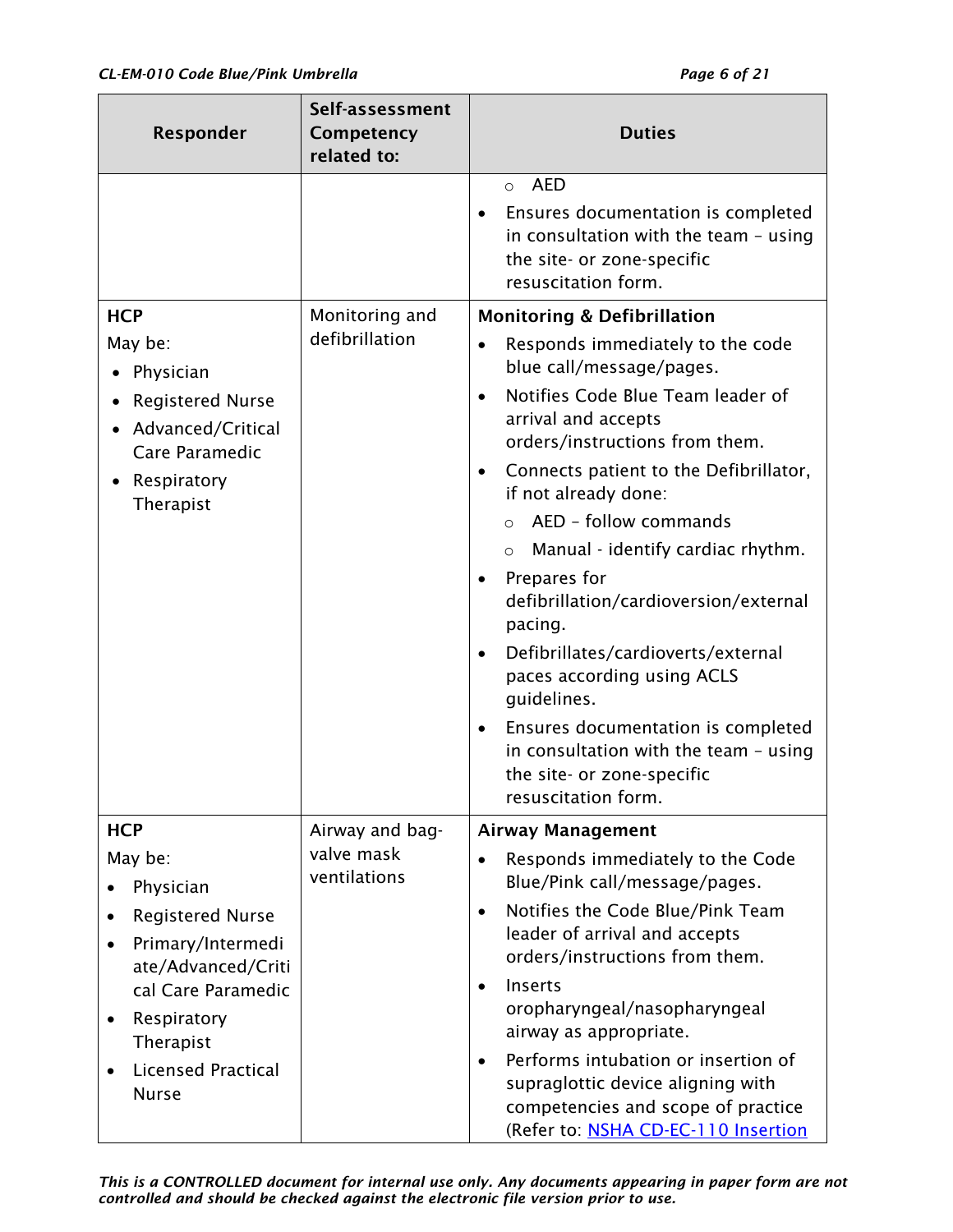| Responder                                                                                                                                                                   | Self-assessment<br>Competency<br>related to: | <b>Duties</b>                                                                                                                                                                                                                                                                                                                                                                                                                                                                                                 |
|-----------------------------------------------------------------------------------------------------------------------------------------------------------------------------|----------------------------------------------|---------------------------------------------------------------------------------------------------------------------------------------------------------------------------------------------------------------------------------------------------------------------------------------------------------------------------------------------------------------------------------------------------------------------------------------------------------------------------------------------------------------|
|                                                                                                                                                                             |                                              | and Care of Supraglottic Advanced<br><b>Airway Device).</b><br>Initiates and maintains adequate<br>$\bullet$<br>ventilation.<br>Ensures documentation is completed<br>$\bullet$<br>in consultation with the team - using<br>the site- or zone-specific<br>resuscitation form.                                                                                                                                                                                                                                 |
| <b>HCP</b><br>May be:<br>Physician<br>Primary/Intermedi<br>ate/Advanced/Criti<br>cal Care Paramedic<br><b>Registered Nurse</b><br><b>Licensed Practical</b><br><b>Nurse</b> | IV/IO access                                 | <b>IV/IO Access</b><br>Initiates IV/IO access if not currently<br>$\bullet$<br>in place. (Refer to: NSHA CD-PT-015<br><b>Intraosseous Insertion, Care,</b><br>Maintenance, and Removal using the<br><b>EZ-IO<sup>®</sup> Device</b> )<br>Ensures documentation is completed<br>٠<br>in consultation with the team - using<br>the site- or zone-specific<br>resuscitation form.                                                                                                                                |
| <b>HCP</b><br>May be:<br>Physician<br>Respiratory<br>$\bullet$<br>Therapist<br>Advanced/Critical<br>Care Paramedic<br><b>Registered Nurse</b>                               | <b>ACLS</b> medications                      | <b>Medication administration</b><br>Responds immediately to the code<br>$\bullet$<br>blue page.<br>Notifies the Code Blue/Pink Team<br>$\bullet$<br>leader of arrival and accepts<br>orders/instructions from them.<br>Administers medications as ordered<br>and follows according to ACLS/PALS<br>guidelines. (See Code Blue/Pink<br><b>Management Care Directive CD-CL-</b><br>$005$ ).<br>Documents in consultation with the<br>$\bullet$<br>team - using the Code Blue/Pink<br><b>Resuscitation Form.</b> |
| <b>Most Responsible</b><br><b>Nurse</b><br><b>Registered Nurse</b><br><b>Licensed Practical</b><br><b>Nurse</b>                                                             |                                              | <b>Nurse</b><br>Provides ongoing information related<br>to the patient.<br>Contacts the MRHCP.                                                                                                                                                                                                                                                                                                                                                                                                                |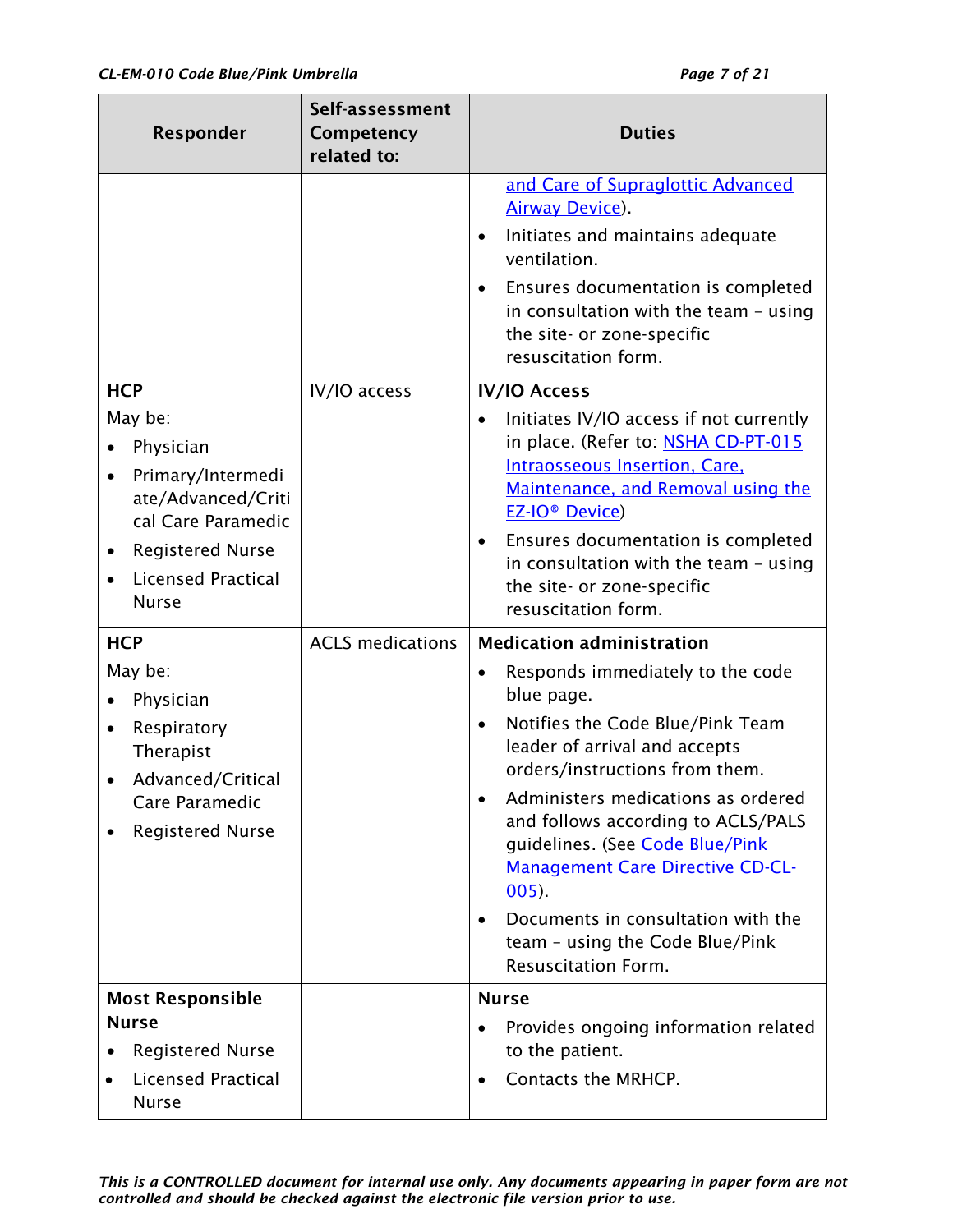| Responder                                            | Self-assessment<br>Competency<br>related to: | <b>Duties</b>                                                                                                                                                                |
|------------------------------------------------------|----------------------------------------------|------------------------------------------------------------------------------------------------------------------------------------------------------------------------------|
|                                                      |                                              | In conjunction with the Team<br>$\bullet$<br>Leaders, contact the family and/or<br>SDM.                                                                                      |
|                                                      |                                              | Arranges transport to the nearest,<br>open and most appropriate.<br><b>Emergency Department or Intensive</b><br>Care Unit.                                                   |
|                                                      |                                              | Completes documentation and<br>consults with team for activities and<br>accuracy - using the site- or zone-<br>specific resuscitation form. Including<br>but not limited to: |
|                                                      |                                              | Pre-arrest status, if known<br>$\circ$                                                                                                                                       |
|                                                      |                                              | Times of occurrences<br>$\circ$                                                                                                                                              |
|                                                      |                                              | Initial rhythm and changes with<br>$\circ$<br>accompanying strips                                                                                                            |
|                                                      |                                              | Procedures and responses<br>$\circ$                                                                                                                                          |
|                                                      |                                              | Defibrillation and responses<br>$\circ$                                                                                                                                      |
|                                                      |                                              | Outcome of resuscitation<br>$\Omega$                                                                                                                                         |
|                                                      |                                              | Reviews documentation and obtain<br>required signatures.                                                                                                                     |
| <b>Other Support Staff</b>                           |                                              | Assists with any equipment needs.                                                                                                                                            |
| Security, if available                               |                                              | Secures an elevator if required.                                                                                                                                             |
| or HCP                                               |                                              | Holds the elevator until the patient<br>can be transported to the elevator.                                                                                                  |
|                                                      |                                              | Outside of the facility, secures the<br>$\bullet$<br>safety of the scene and notifies EHS.                                                                                   |
| <b>Spiritual Care, Social</b><br>Work, if available. |                                              | Receive notification of the Code<br>$\bullet$<br>Blue/Pink.                                                                                                                  |
|                                                      |                                              | Provides advice as required.<br>$\bullet$                                                                                                                                    |
| <b>Health Services</b><br>Manager<br>Administrative  |                                              | Receives notification of a code blue<br>$\bullet$<br>but does not necessarily respond to<br>the location.                                                                    |
| Coordinator<br><b>Clinical</b><br>Leads/Coordinators |                                              | Provides advice and support as<br>required.                                                                                                                                  |
| <b>Delegate</b>                                      |                                              |                                                                                                                                                                              |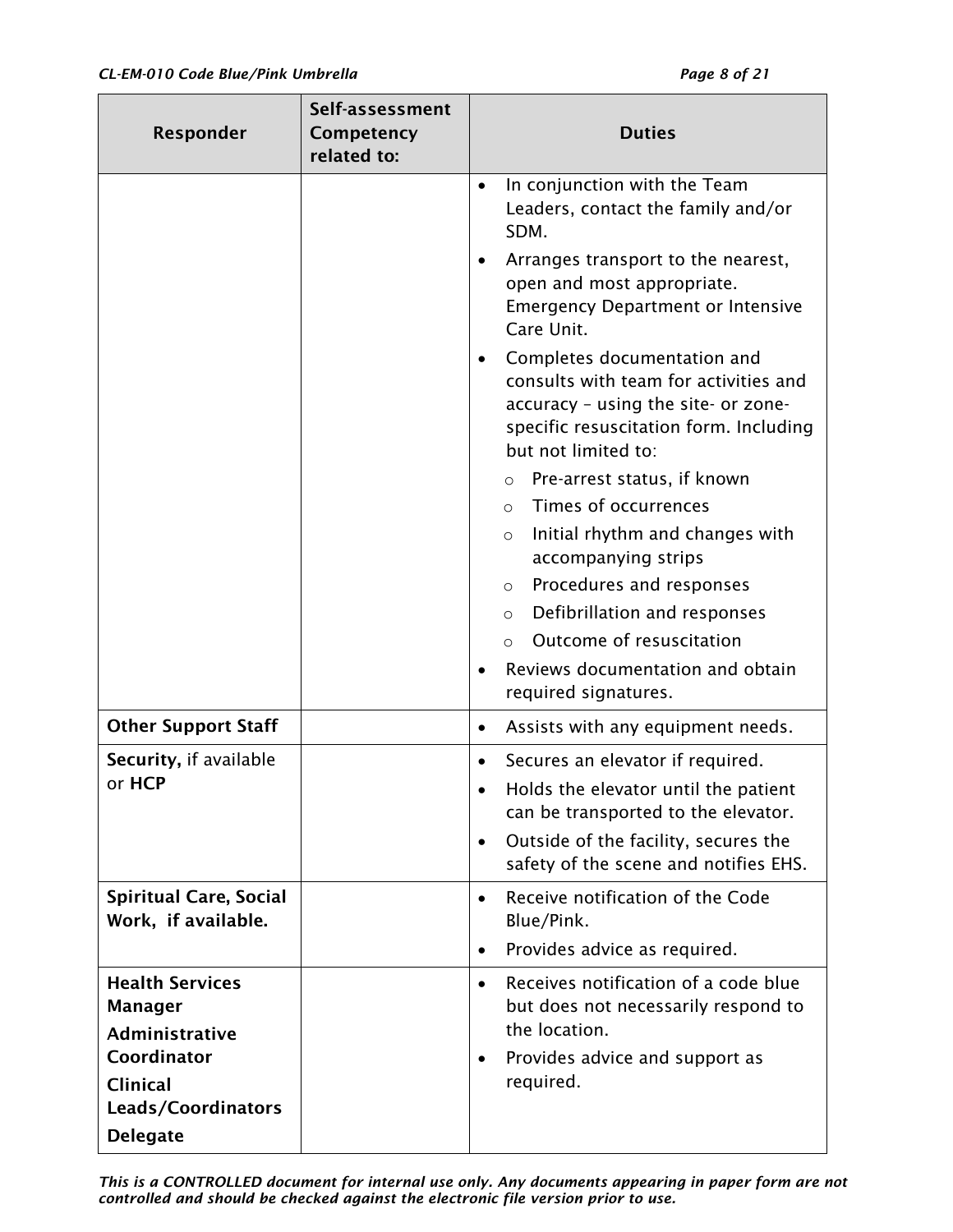## <span id="page-8-0"></span>**REFERENCES**

American Heart Association. (2021). Advanced Cardiac Life Support.

Heart and Stroke Foundation of Canada. (2020). Cardiopulmonary Resuscitation Targeted Responder.

## <span id="page-8-1"></span>RELATED DOCUMENTS

### <span id="page-8-2"></span>Policies

[CDHA CC 04-040 Clinical Documentation in the Health Record](http://policy.nshealth.ca/Site_Published/dha9/document_render.aspx?documentRender.IdType=6&documentRender.GenericField=&documentRender.Id=66968)

[CC 10-014 Cardiopulmonary Resuscitation Record](http://policy.nshealth.ca/Site_Published/dha9/document_render.aspx?documentRender.IdType=6&documentRender.GenericField=&documentRender.Id=31689)

[CC 10-075 Temporary Cardiac Pacing: Assisting a physician with Initiating Care and](http://policy.nshealth.ca/Site_Published/dha9/document_render.aspx?documentRender.IdType=6&documentRender.GenericField=&documentRender.Id=52112)  [Monitoring of patients](http://policy.nshealth.ca/Site_Published/dha9/document_render.aspx?documentRender.IdType=6&documentRender.GenericField=&documentRender.Id=52112)

CC 10-076 Temporary Cardiac Pacing - [Initiating pacing and/or adjusting settings of the](http://policy.nshealth.ca/Site_Published/dha9/document_render.aspx?documentRender.IdType=6&documentRender.GenericField=&documentRender.Id=52114)  [pulse generator](http://policy.nshealth.ca/Site_Published/dha9/document_render.aspx?documentRender.IdType=6&documentRender.GenericField=&documentRender.Id=52114)

[Nova Scotia Health COVID-19 Risk Assessment](http://policy.nshealth.ca/Site_Published/covid19/document_render.aspx?documentRender.IdType=6&documentRender.GenericField=&documentRender.Id=81831) 

[Nova Scotia Health Point of Care Risk Assessment](http://policy.nshealth.ca/Site_Published/covid19/document_render.aspx?documentRender.IdType=6&documentRender.GenericField=&documentRender.Id=76565) 

[NSHA IPC-RP-001 Routine Practices and Additional Precautions](http://policy.nshealth.ca/Site_Published/NSHA/document_render.aspx?documentRender.IdType=6&documentRender.GenericField=&documentRender.Id=76473) 

[NSHA IPC-RP-015 Droplet Precautions](http://policy.nshealth.ca/Site_Published/NSHA/document_render.aspx?documentRender.IdType=6&documentRender.GenericField=&documentRender.Id=77817)

#### <span id="page-8-3"></span>Care Directives

[NSHA CD-EC-110 Insertion and Care of Supraglottic Advanced Airway Device](http://policy.nshealth.ca/Site_Published/NSHA/document_render.aspx?documentRender.IdType=6&documentRender.GenericField=&documentRender.Id=84849)

[NSHA CD-PT-015 Intraosseous Insertion, Care, Maintenance, and Removal using the EZ-IO®](http://policy.nshealth.ca/Site_Published/NSHA/document_render.aspx?documentRender.IdType=6&documentRender.GenericField=&documentRender.Id=72095) [Device\)](http://policy.nshealth.ca/Site_Published/NSHA/document_render.aspx?documentRender.IdType=6&documentRender.GenericField=&documentRender.Id=72095).

[NSHA CD-CL-005 Code Blue/Pink Management](http://policy.nshealth.ca/Site_Published/nsha/document_render.aspx?documentRender.IdType=6&documentRender.GenericField=&documentRender.Id=86560)

#### <span id="page-8-4"></span>Guidelines

[Nova Scotia Health Coronavirus Disease 2019 \(COVID-19\): Infection Prevention and Control](http://policy.nshealth.ca/Site_Published/covid19/document_render.aspx?documentRender.IdType=6&documentRender.GenericField=&documentRender.Id=84510)  [Guidelines for Acute Care Settings](http://policy.nshealth.ca/Site_Published/covid19/document_render.aspx?documentRender.IdType=6&documentRender.GenericField=&documentRender.Id=84510)

#### <span id="page-8-5"></span>Forms

#### <span id="page-8-6"></span>*Eastern Zone*

[Eastern Zone Code Blue Audit](http://policy.nshealth.ca/Site_Published/nsha/document_render.aspx?documentRender.IdType=5&documentRender.GenericField=&documentRender.Id=86566) 

[CD0202MR Cardiopulmonary Resuscitation Record](http://healthforms.cdha.nshealth.ca/sites/default/files/CD0202MR_0.pdf)

[Resuscitation Record](http://dc-sv-efrns/EFRPreview/CB_NSGRERE.PDF) applies to CBRH, GBH, NWCH, NSGH, VCMH, BMH, Sacred Heart, ICMH

[St. Martha's Code Blue Record](http://dc-sv-efrns/EFRPreview/GA_NUCOBLRE.pdf) applies to St Mary's Memorial, Eastern Memorial, Guysborough Memorial, Strait Richmond and St. Martha's Regional Hospital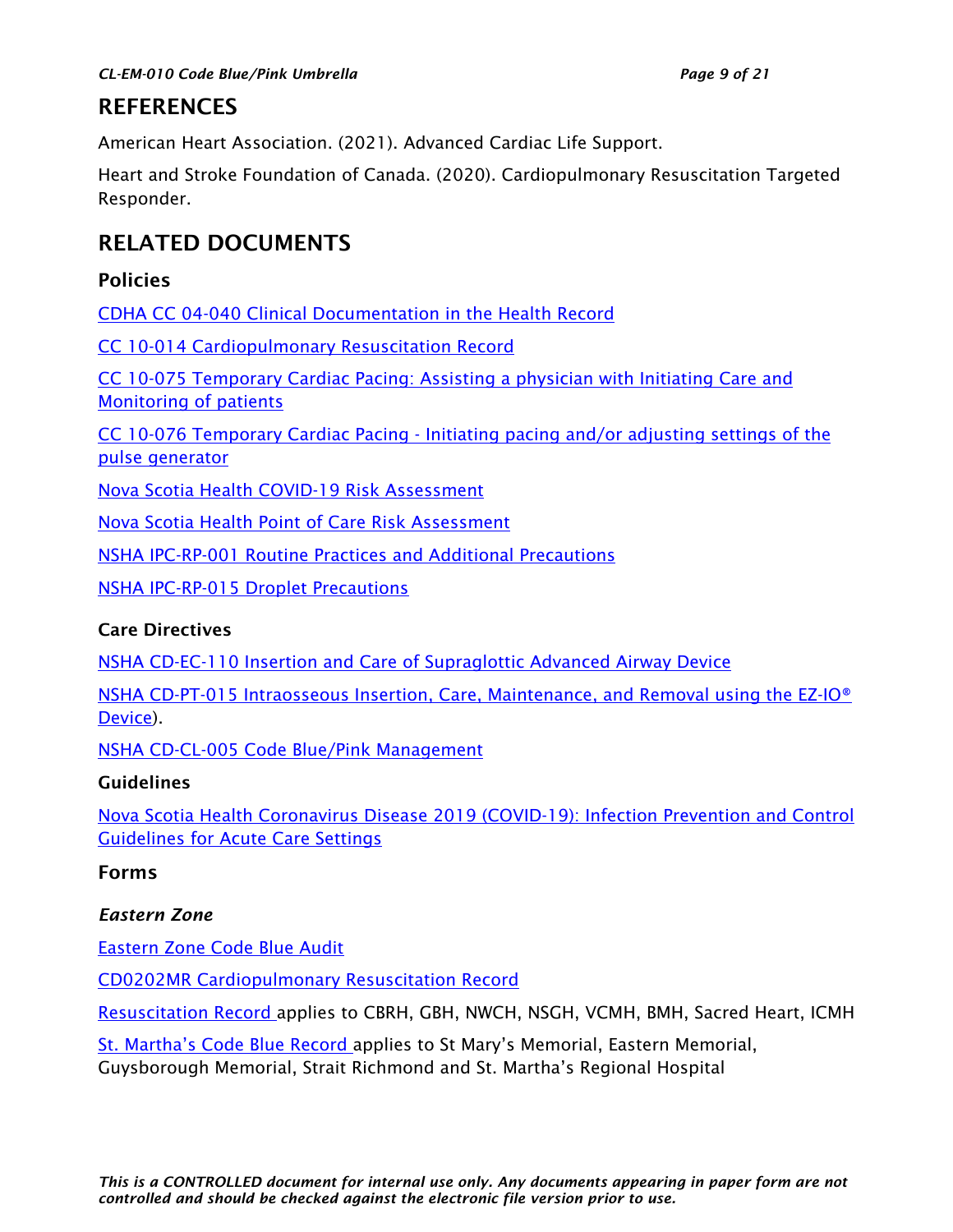*CL-EM-010 Code Blue/Pink Umbrella Page 10 of 21*

<span id="page-9-0"></span>Site Specific Procedures

<span id="page-9-1"></span>*Eastern Zone*

<span id="page-9-2"></span>*Central Zone*

<span id="page-9-3"></span>*Western Zone*

#### <span id="page-9-4"></span>*Northern Zone*

Colchester County Sites - [Code Blue/Pink Procedure](http://policy.nshealth.ca/Site_Published/nsha/document_render.aspx?documentRender.IdType=6&documentRender.GenericField=&documentRender.Id=93448)

[Cumberland County Sites -](http://policy.nshealth.ca/Site_Published/nsha/document_render.aspx?documentRender.IdType=6&documentRender.GenericField=&documentRender.Id=93450) Code Blue/Pink Procedure

Pictou County Sites - [Code Blue/Pink Procedure](http://policy.nshealth.ca/Site_Published/nsha/document_render.aspx?documentRender.IdType=6&documentRender.GenericField=&documentRender.Id=93447)

### <span id="page-9-5"></span>Appendices

[Appendix A:](#page-10-0) Definitions

[Appendix B:](#page-13-0) OHS Consideration for Outside of the Facility

[Appendix C:](#page-13-0) Site Specific Code Blue/Pink Procedures

[Appendix D:](#page-14-0) Crash Cart (includes medications and algorithms)

[Appendix E: C](#page-17-0)ode Blue/Pink Medication Tray

[Appendix F:](#page-18-0) Airborne Pathogens/Illnesses

\*\*\*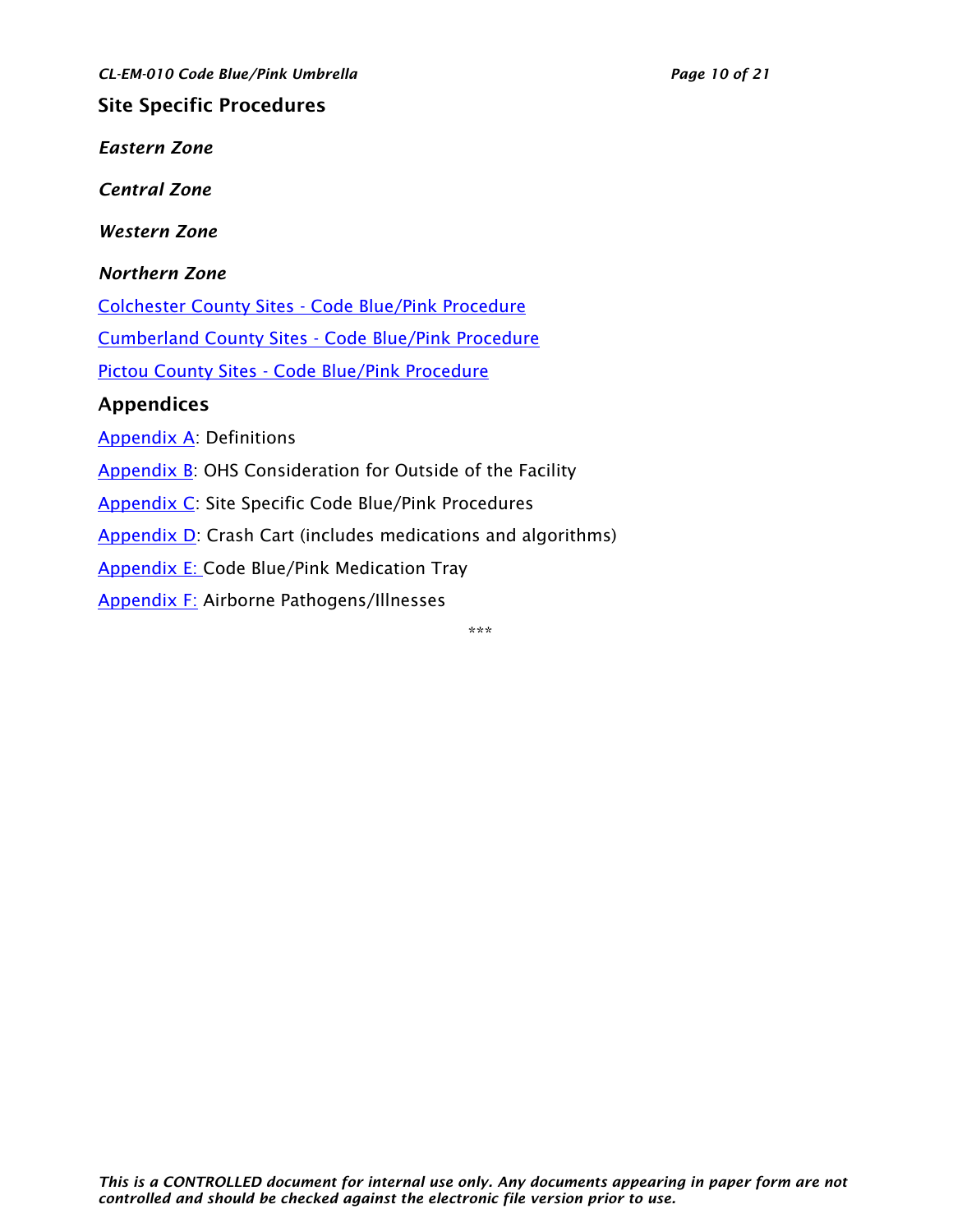## <span id="page-10-0"></span>Appendix A: Definitions

| <b>Automated</b><br><b>External</b><br><b>Defibrillator (AED)</b> | The AED is an electronic medical device which recognizes a rhythm<br>that requires a shock and can advise the HCP/Support<br>Staff/Security/Learner when a shock is needed (or not). The AED<br>uses voice prompts to relay next steps. (AHA 2018)                                                                                                                                                                                                                                                                                                                             |
|-------------------------------------------------------------------|--------------------------------------------------------------------------------------------------------------------------------------------------------------------------------------------------------------------------------------------------------------------------------------------------------------------------------------------------------------------------------------------------------------------------------------------------------------------------------------------------------------------------------------------------------------------------------|
| <b>Code Blue/Pink</b><br>Responder                                | A Health Care Provider assigned to the Code Blue/Pink Team.                                                                                                                                                                                                                                                                                                                                                                                                                                                                                                                    |
| <b>Code Blue/Pink</b><br><b>Team</b>                              | Health Care Providers responsible to respond to a Code Blue/Pink.<br>The composition of this team will vary by Site/Facility.                                                                                                                                                                                                                                                                                                                                                                                                                                                  |
| <b>Employee</b>                                                   | A person employed by Nova Scotia Health whose salary and<br>compensation are provided by Nova Scotia Health.                                                                                                                                                                                                                                                                                                                                                                                                                                                                   |
| <b>Goals of Care</b>                                              | A person's Goals of Care are their overall priorities and health<br>expectations for care; these are based on their personal values,<br>wishes, beliefs, and perception of quality of life, and what they<br>characterize as meaningful and important. Examples of Goals of<br>Care could be curing the disease, prolonging life, relieving<br>suffering, optimizing quality of life, maintaining control, achieving<br>a good death, and getting support for family and loved ones. Goals<br>of Care are not the same as health care decisions or consents for<br>treatments. |
|                                                                   | <b>Health Quality Ontario</b>                                                                                                                                                                                                                                                                                                                                                                                                                                                                                                                                                  |
| <b>Health Care</b><br><b>Provider (HCP)</b>                       | For the purpose of this policy includes physicians, nurse<br>practitioners, registered nurses, licensed practical nurses,<br>advanced/critical care paramedic, and respiratory therapists.                                                                                                                                                                                                                                                                                                                                                                                     |
| Learner                                                           | An individual participating in an organized learning experience of<br>any discipline or program of study. Learners may be students who<br>are enrolled and actively participating in an academic program;<br>employees of an affiliated employer Placing Agency who is<br>required to maintain clinical skills or is participating in<br>professional development; or an Independent Learner or<br>practitioner who is not affiliated with a Placing Agency but is<br>pursuing license / registration in their field or participating in<br>professional development.          |
| <b>Manual</b><br><b>Defibrillator</b>                             | An advanced life support medical device that monitors the heart<br>rhythm and allows the user to manually set the energy delivery and<br>deliver electricity. The biphasic electricity can be defined as<br>synchronous or asynchronous electrical current for cardiac arrest<br>or cardioversion.                                                                                                                                                                                                                                                                             |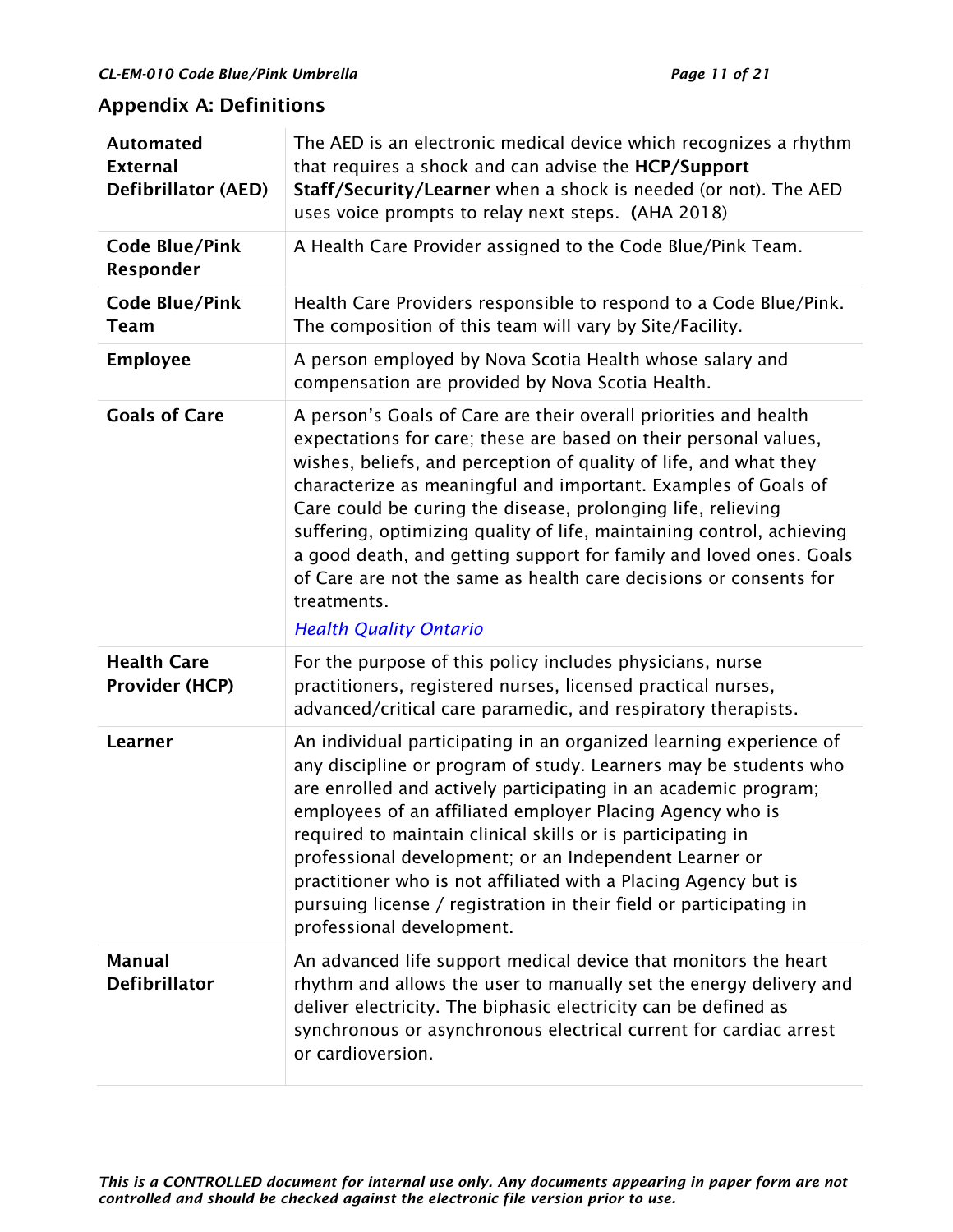| <b>Most Responsible</b><br><b>Health Care</b><br><b>Practitioner</b><br>(MRHCP) | The Physician, clinical associate, or nurse practitioner who has<br>responsibility for directing and coordinating the care and<br>management of an individual patient at a specific point in time.                                                                                                                         |
|---------------------------------------------------------------------------------|----------------------------------------------------------------------------------------------------------------------------------------------------------------------------------------------------------------------------------------------------------------------------------------------------------------------------|
| <b>Most Responsible</b><br><b>Nurse</b>                                         | Registered Nurse or Licensed Practical Nurse assigned to the<br>patient.                                                                                                                                                                                                                                                   |
| Non-patient                                                                     | For the purpose of the policy includes visitor, family member, and<br>employee.                                                                                                                                                                                                                                            |
| <b>Substitute</b><br><b>Decision Maker</b>                                      | A person who is legally authorized to make decisions on behalf of<br>the patient. This authority may be granted by the patient himself<br>or herself with a legal document such as an advance medical<br>directive, by legislation in each province/territory or by the courts.<br>Canadian Medical Protective Association |
| <b>Support Staff</b>                                                            | For the purpose of this policy includes but is not limited to ward<br>aides, unit aides, clerical staff, housekeeping staff, maintenance,<br>security.                                                                                                                                                                     |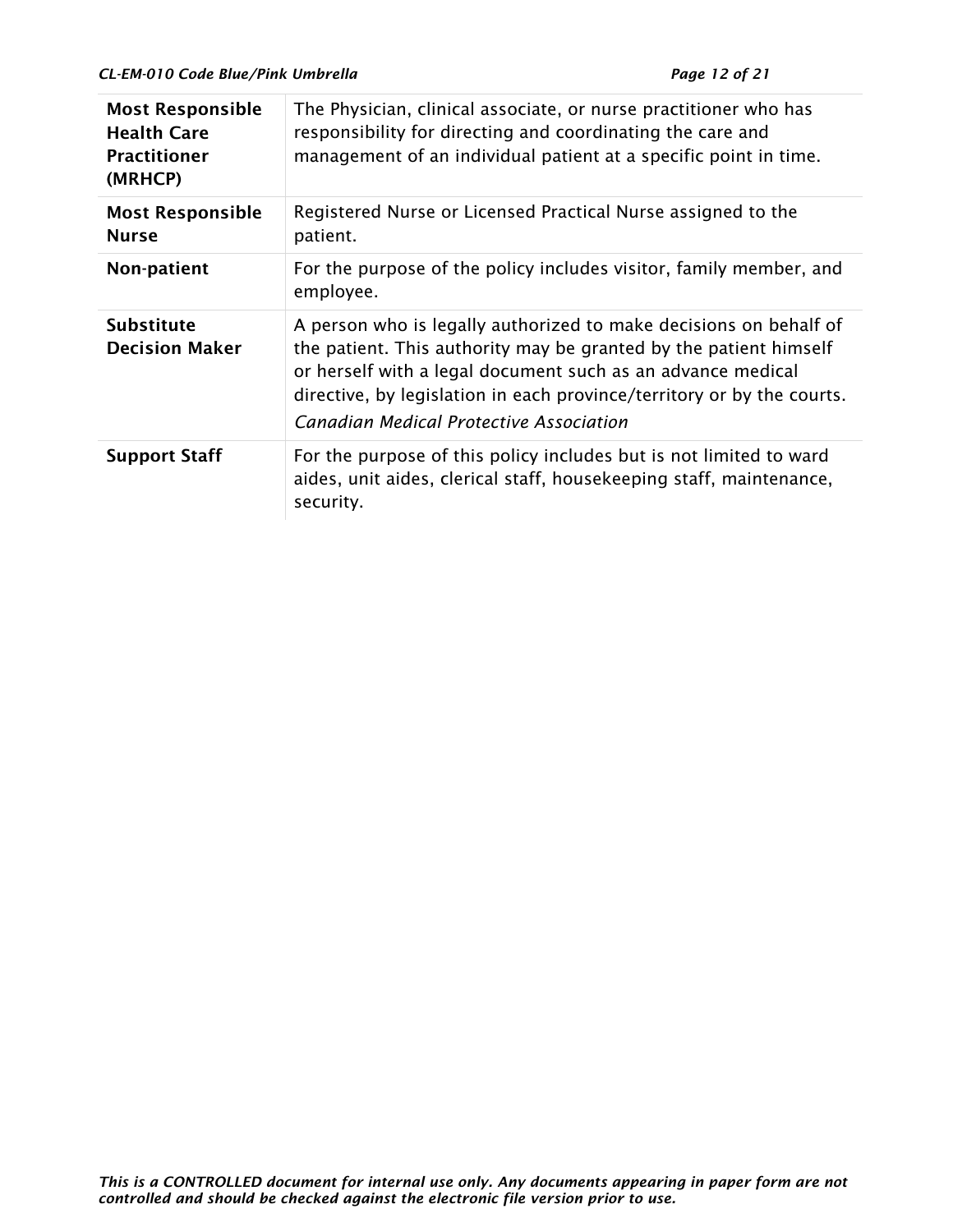#### <span id="page-12-0"></span>Appendix B: OHS Considerations

#### Key factors to consider:

- 1. Is it during work hours?
- 2. Are you performing the duties of your employment?
- 3. Are you on hospital property?
- 4. What if you sustain an injury as a result of your work demands?
- 5. Personal and environment safety :
	- Safety as it relates to violence as well as lighting, tripping, slipping and the potential for falls.
- 6. Awareness of who you are going to assist:
	- Who is with them?
	- What are the specifics of their situation?
	- Are they a victim of violence?
- 7. What you can employ as a control to better manage the risks.
	- For example, ask another Health Care Provider or security to escort you so they can be your eyes and ears as you assess the patient.
	- Take a communication device with you so you can connect with other staff to be aware of your whereabouts and the situation external to the facility etc.
- 8. Often overlooked but equally important is your ability to perform safe patient handling and mobility techniques or utilize equipment in that environment. You may have to attempt to stabilize them until other methods for mobilization can occur.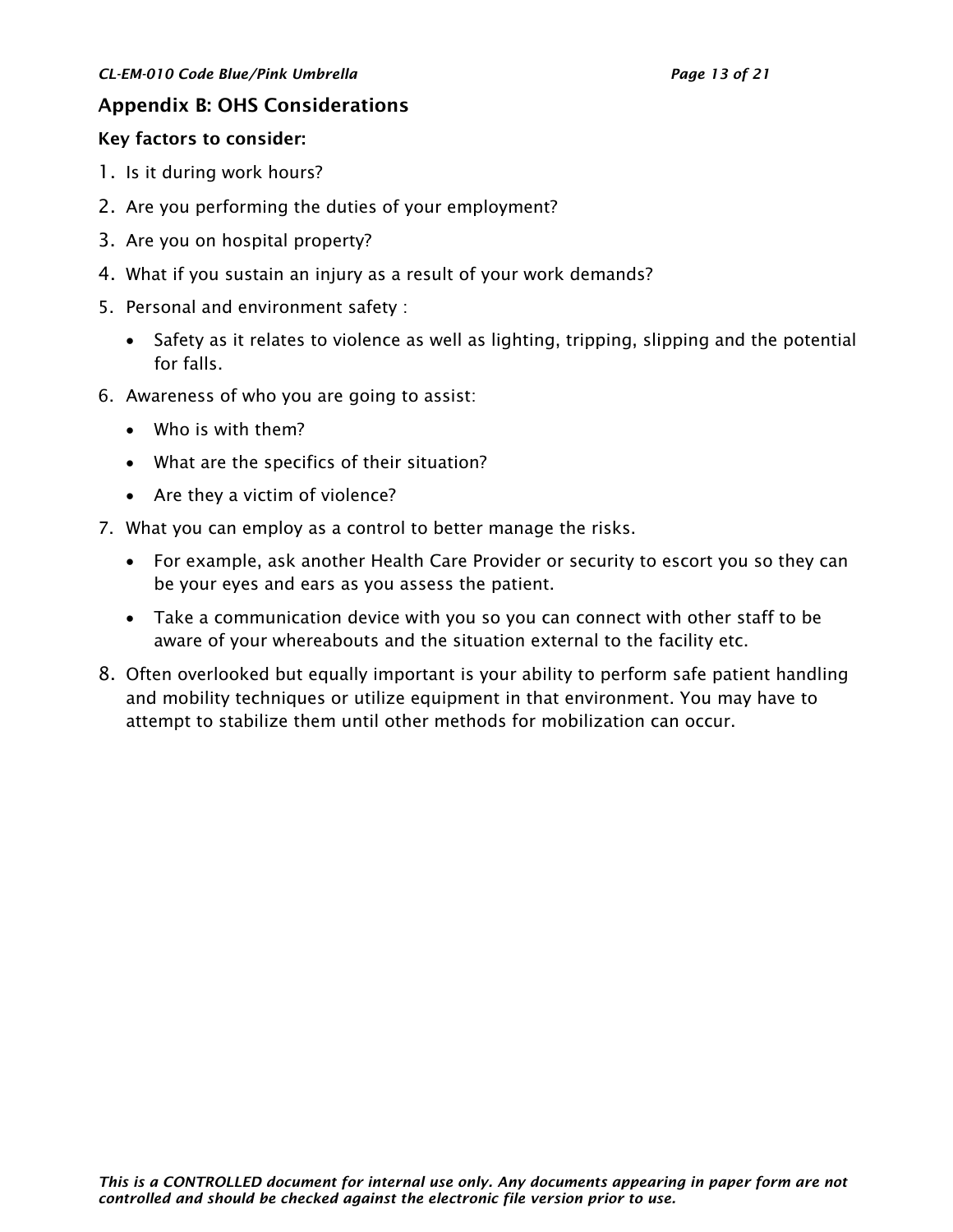$\Box$ 

┓

### <span id="page-13-0"></span>Appendix C: Site Specific Code Blue/Pink Procedures

| Site:                                                                                                                |                                                                                                                                                                                                                                                                                                                                                                                                                                                                                                       |  |
|----------------------------------------------------------------------------------------------------------------------|-------------------------------------------------------------------------------------------------------------------------------------------------------------------------------------------------------------------------------------------------------------------------------------------------------------------------------------------------------------------------------------------------------------------------------------------------------------------------------------------------------|--|
| <b>Identify all HCP as per</b><br>Table 1<br>Note: Often times, one HCP<br>will be responsible for<br>multiple roles | Roles (consider changes at night, if applicable)<br><b>Team Leader</b><br>$\bullet$<br>HCP/Support Staff/Security/Learner with BLS training<br>$\bullet$<br><b>HCP</b><br>$\bullet$<br>Monitoring & Defibrillation<br>$\circ$<br>o Airway Management<br>o IV/IO Access<br>Medication administration<br>$\circ$<br>Most Responsible Nurse - as per unit/service area<br>assignment<br>Other Support Staff as available and/or if required<br>$\bullet$<br>Security, where available and/or if required |  |
| Determine equipment<br>location and clearly<br>communicate to all HCPs                                               | BLS supplies - AED, CPR Board (if available, O2 tank with<br>mask) locations                                                                                                                                                                                                                                                                                                                                                                                                                          |  |
|                                                                                                                      | Crash Cart - Manual Defibrillation (or AED) and medication;<br>including a feedback device (i.e. pads with CPR feedback)<br>Specific locations<br>$\bullet$<br>Further locations each cart services<br>$\bullet$<br>Staff member who would be responsible for retrieving<br>$\bullet$                                                                                                                                                                                                                 |  |
|                                                                                                                      | Pediatric resuscitation equipment - including Broselow<br>tape                                                                                                                                                                                                                                                                                                                                                                                                                                        |  |
| <b>Ensure restocking of crash</b><br>cart and medication tray is<br>assigned                                         |                                                                                                                                                                                                                                                                                                                                                                                                                                                                                                       |  |
| Develop and ensure a<br>process for ongoing quality<br>assurance/reviews (maybe<br>done at site or zone level).      | Review all codes potentially using the following:<br><b>SIMS</b><br>$\bullet$<br>Audits (paper); (See former CBRH Audit Tool Example)<br>(will link to this in the final document)                                                                                                                                                                                                                                                                                                                    |  |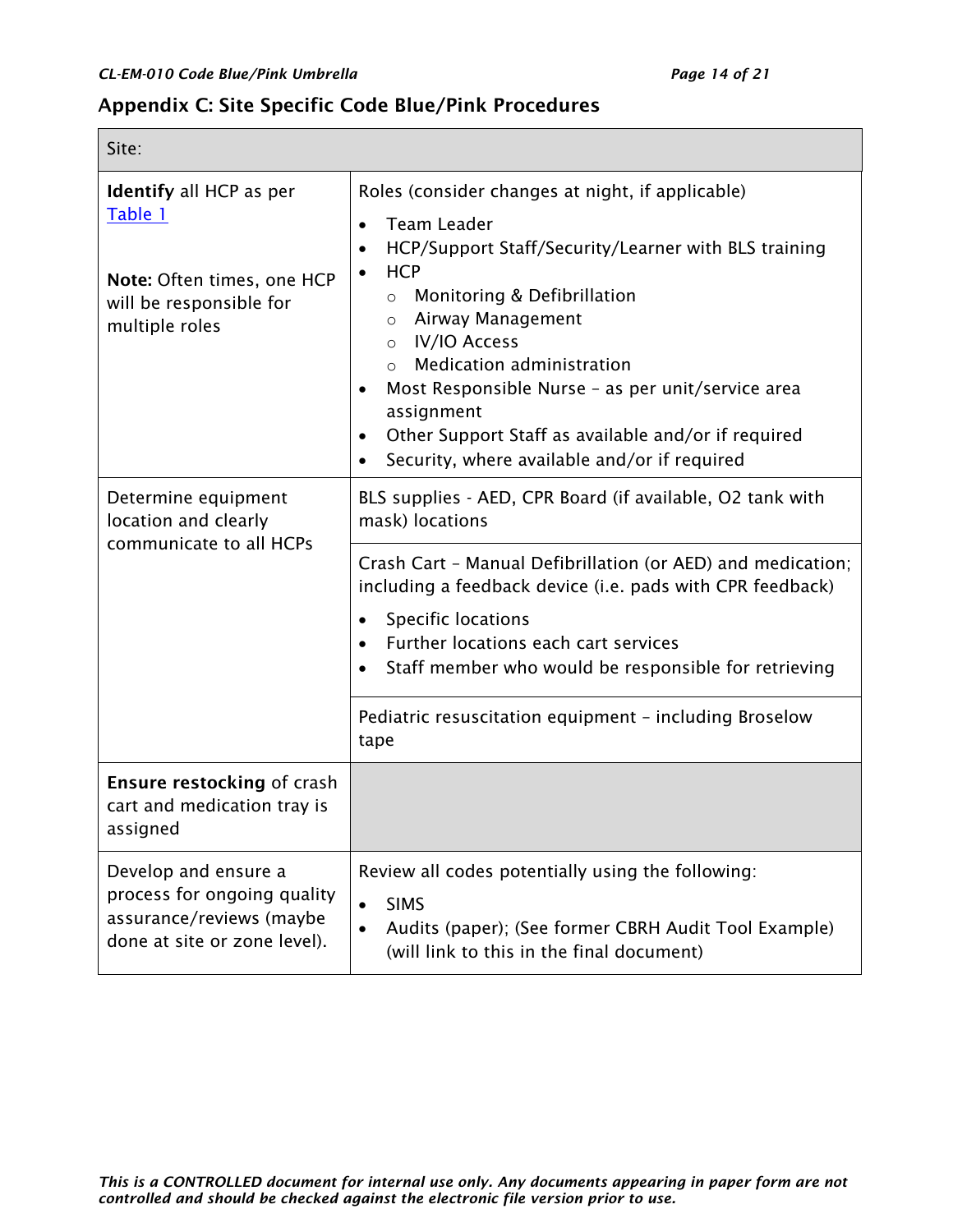| Recommended<br><b>Location</b>                          | <b>Item</b>                                               | <b>Minimum</b><br>Quantity                         |
|---------------------------------------------------------|-----------------------------------------------------------|----------------------------------------------------|
| <b>Top of Cart</b>                                      |                                                           |                                                    |
|                                                         | Defibrillator - AED or Manual                             | 1                                                  |
|                                                         | Test load cartridge if required                           | 1                                                  |
|                                                         | Spare monitor paper                                       | 1                                                  |
|                                                         | Electrodes - Adults and Pediatrics                        | $2-3$ set                                          |
|                                                         | Defibrillator Pads - Adult and Pediatric                  | $2-3$ set                                          |
|                                                         | Stethoscope (hanging)                                     | 1                                                  |
|                                                         | Pen light/flashlight                                      | 1                                                  |
|                                                         | Stopwatch                                                 | 1                                                  |
|                                                         | Securing tie/device (to lock cart)                        | $10$ (or $1$<br>bag greater<br>than $1/2$<br>full) |
| Airway (in the<br>absence of an<br>airway box/<br>cart) |                                                           |                                                    |
|                                                         | 100% Non-Rebreather mask                                  | 2 each                                             |
|                                                         | <b>Nasal Prongs</b>                                       | 2 each                                             |
|                                                         | Water based lubricant                                     | 5 each                                             |
|                                                         | Nasopharyngeal airways - adults/pediatrics                |                                                    |
|                                                         | (for adult only - 6 to 9 in 1.0 increments)               | 1 each                                             |
|                                                         | (for pediatrics - infant and child)                       | 1 each                                             |
|                                                         | Oropharyngeal airways - adults/pediatrics                 |                                                    |
|                                                         | (for adult only - 5 to 10 in 1.0 increments)              | 1 each                                             |
|                                                         | (for pediatrics $-0.3$ in 1.0 1.0 increments)             | 1 each                                             |
|                                                         | <b>Supraglottic Device</b>                                |                                                    |
|                                                         | i-gel <sup>®</sup> (sizes 1 to 5 on 0.5 increments)       | 1 each                                             |
|                                                         | King LT (sizes $3, 4$ and $5$ )                           | 1 each                                             |
|                                                         | 60 mL syringe                                             | 2 each                                             |
|                                                         | BVM - tubing and regulator                                | 1                                                  |
|                                                         | <b>HME</b> filter                                         | 2 each                                             |
|                                                         | ET CO2 - capability (Zoll)                                | 1 each                                             |
|                                                         | Laryngoscope handle - with extra batteries                | 1                                                  |
|                                                         | Laryngoscope blades - curved and straight (sizes 3 and 4) | 1 each                                             |
|                                                         | Xylocaine spray with nozzle                               | 1                                                  |
|                                                         | Stylet                                                    | 2 each                                             |

### <span id="page-14-0"></span>Appendix D: Crash Cart Contents (includes medications and algorithms)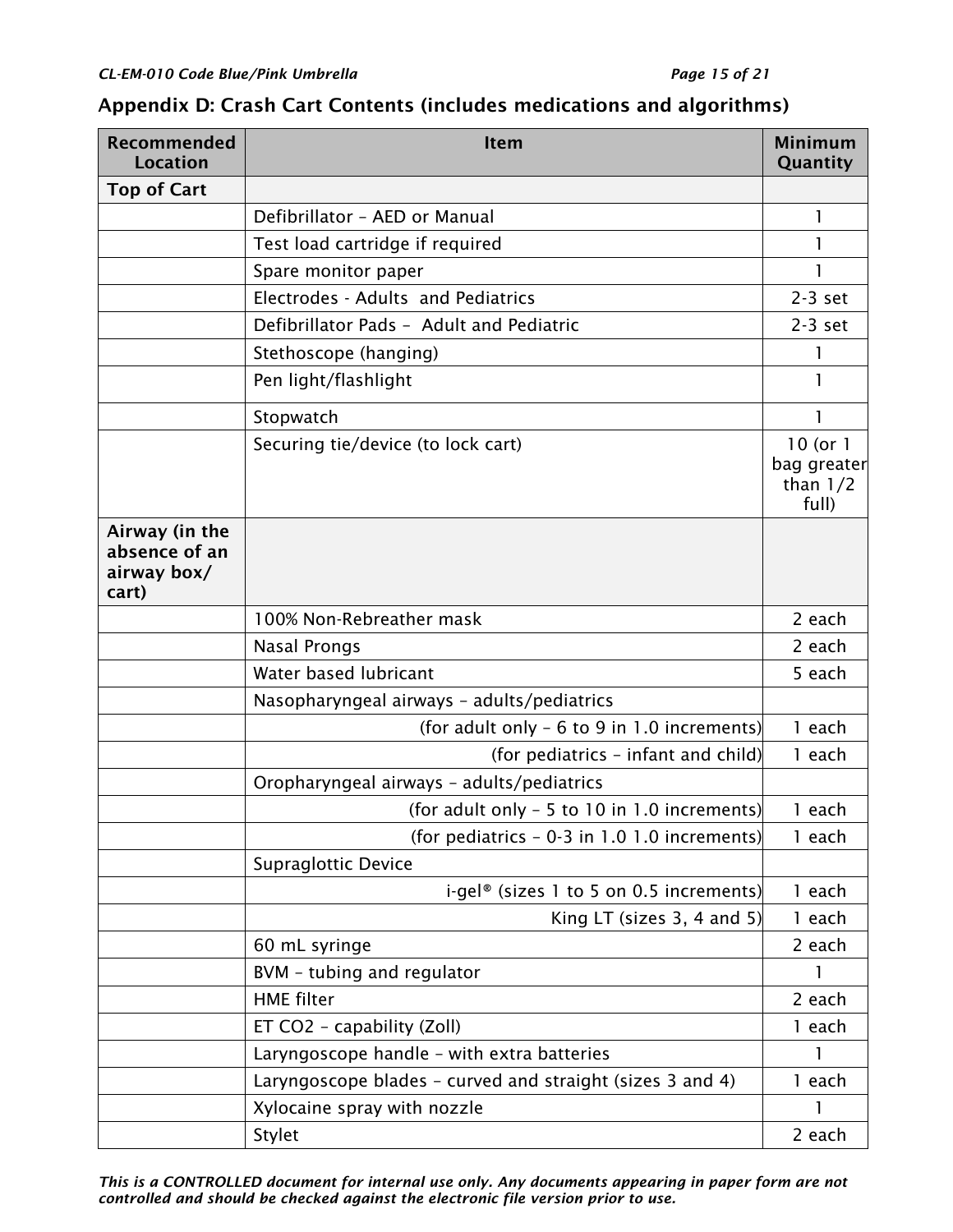| Recommended<br><b>Location</b>   | Item                                                                                          | <b>Minimum</b><br>Quantity |
|----------------------------------|-----------------------------------------------------------------------------------------------|----------------------------|
|                                  | <b>Bougie</b>                                                                                 | 2 each                     |
|                                  | ETT - adult/peds (sizes 0-8 in 0.5 increments)                                                |                            |
|                                  | (for adult only - 4.0 to 8.0 in 0.5 increments)                                               | 1 each                     |
|                                  | (for pediatrics - 0-6.5 in 0.5 increments)                                                    | 1 each                     |
|                                  | 10 mL syringe                                                                                 | 5                          |
|                                  | <b>MacGill Forceps</b>                                                                        |                            |
|                                  | ETT securing device and twill tape                                                            | $\overline{2}$             |
|                                  | Suction device (portable, if required)                                                        | 1                          |
|                                  | Suction accessories/consumables (device dependent)                                            | 1                          |
|                                  | Positioning device (towel, for example)                                                       | 1                          |
| <b>Medication</b><br><b>Tray</b> | <b>See Appendix E</b>                                                                         |                            |
| Clip board                       |                                                                                               |                            |
|                                  | <b>Resuscitation Form</b>                                                                     | 1                          |
|                                  | ACLS and PALS (if applicable) algorithms - most current                                       |                            |
|                                  | Cart Checklist - Auditing tool                                                                | 1                          |
|                                  | <b>Code Quality Audit tools</b>                                                               | ı                          |
| <b>Side of Cart</b>              |                                                                                               |                            |
|                                  | Oxygen Source                                                                                 | 1                          |
|                                  | Sharps container $(34 full)$                                                                  |                            |
|                                  | CPR board                                                                                     | 1                          |
| <b>IV Fluids</b>                 |                                                                                               |                            |
|                                  | N/S 500 ml                                                                                    | 6                          |
|                                  | D5W 500 ml                                                                                    |                            |
| IV/IO                            |                                                                                               |                            |
|                                  | IV catheter (Gauges - 28, 26, 24, 22, 20, 18, 16, 14)                                         |                            |
|                                  | (for adult only - 22,20,18,16,14)                                                             | 2 each                     |
|                                  | (for pediatrics - 28, 26, 24, 22, 20)                                                         | 2 each                     |
|                                  | Note: Access to EZ/Intraosseous (IO) Power Driver - to be<br>stored as per site (i.e. ED, OR) |                            |
|                                  | IO Needle with stabilizer - 15mm (pediatrics)                                                 |                            |
|                                  | (For pediatrics - IO Needle with stabilizer - 15mm                                            | $\overline{2}$             |
|                                  | (For adults - IO Needle with stabilizer - 25 and 45mm                                         | 2                          |
| <b>IV/IO Supplies</b>            |                                                                                               |                            |
|                                  | Primary IV tubing                                                                             | 2                          |
|                                  | Secondary IV tubing                                                                           | $\overline{2}$             |
|                                  | Micron filtered tubing                                                                        | 2                          |
|                                  | Pressure infusion bag                                                                         | 1                          |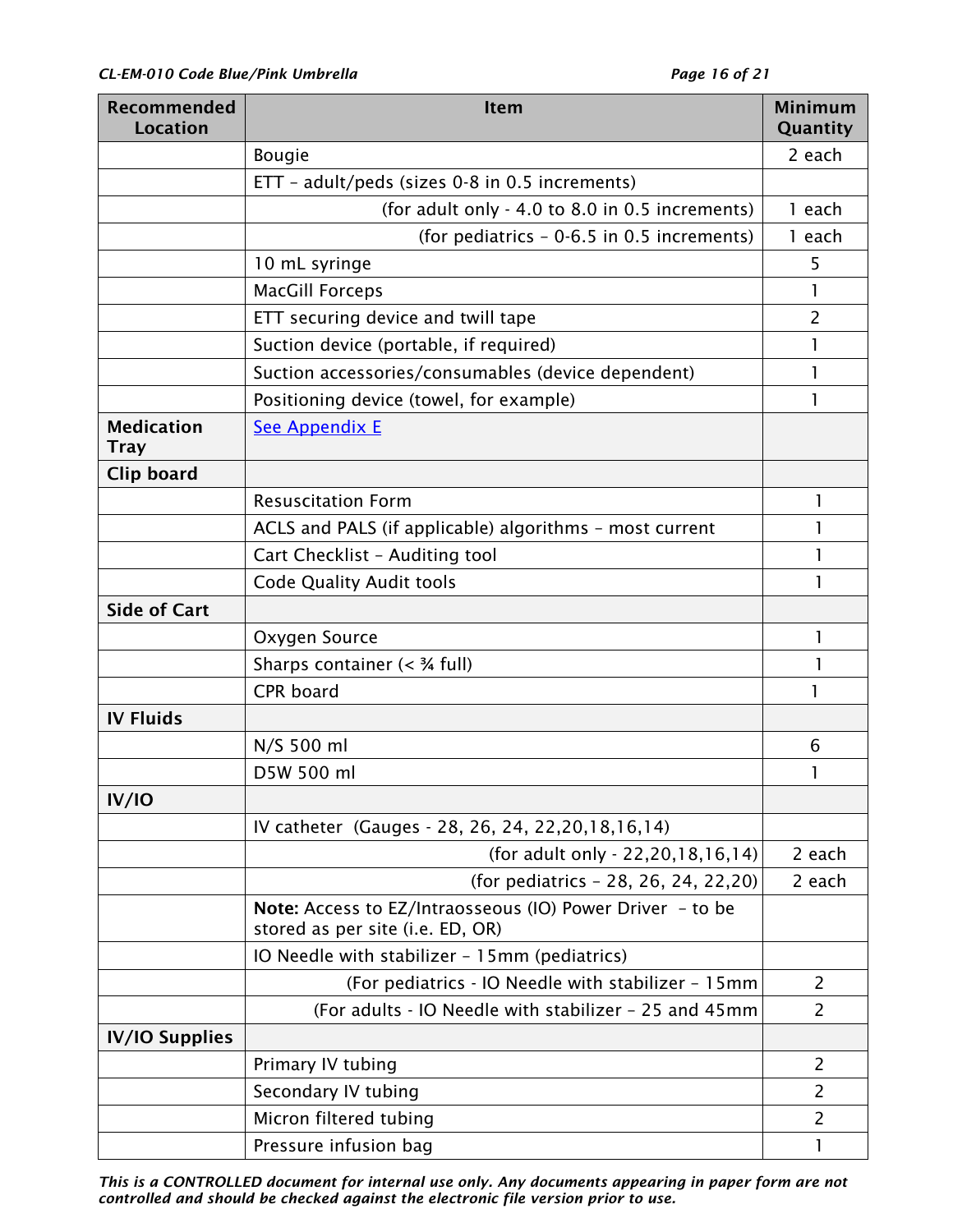| Recommended<br><b>Location</b>           | Item                                              | <b>Minimum</b><br>Quantity |
|------------------------------------------|---------------------------------------------------|----------------------------|
|                                          | Tourniquet                                        | 1                          |
|                                          | Alcohol swabs                                     | 5                          |
|                                          | Tegaderm                                          | 5                          |
|                                          | <b>Medication labels</b>                          | 5                          |
|                                          | <b>Blunt needles</b>                              | 5                          |
|                                          | <b>Tape</b>                                       | 1                          |
|                                          | Gauze - $2x2$ and $4x4$                           | 5 each                     |
|                                          | Syringes - 3, 5 and 10 mL                         | 2 each                     |
|                                          | Stopcock                                          | 2                          |
|                                          | Smart Pump - medication/syringe transfer device   | $\overline{2}$             |
|                                          | N/S Prefilled flush syringes                      | 10                         |
| <b>Other</b>                             |                                                   |                            |
|                                          | Disposable razor                                  | $\overline{2}$             |
|                                          | 14 gauge (5cm) IV catheter (needle decompression) | $\overline{2}$             |
| <b>PPE</b>                               | To outfit the maximum number of providers         |                            |
| <b>N95 - HCP</b><br>arrives with<br>mask | Surgical masks                                    | $1$ box                    |
|                                          | Face shields                                      | $\overline{7}$             |
|                                          | Hoods/buffants                                    | $\overline{7}$             |
|                                          | Level 4 Gowns                                     | $\overline{7}$             |
|                                          | Nitrile Gloves S, M, L                            | 1 box each                 |
|                                          | <b>Long Cuffed Gloves</b>                         | 7                          |
|                                          | <b>Booties</b>                                    | 7                          |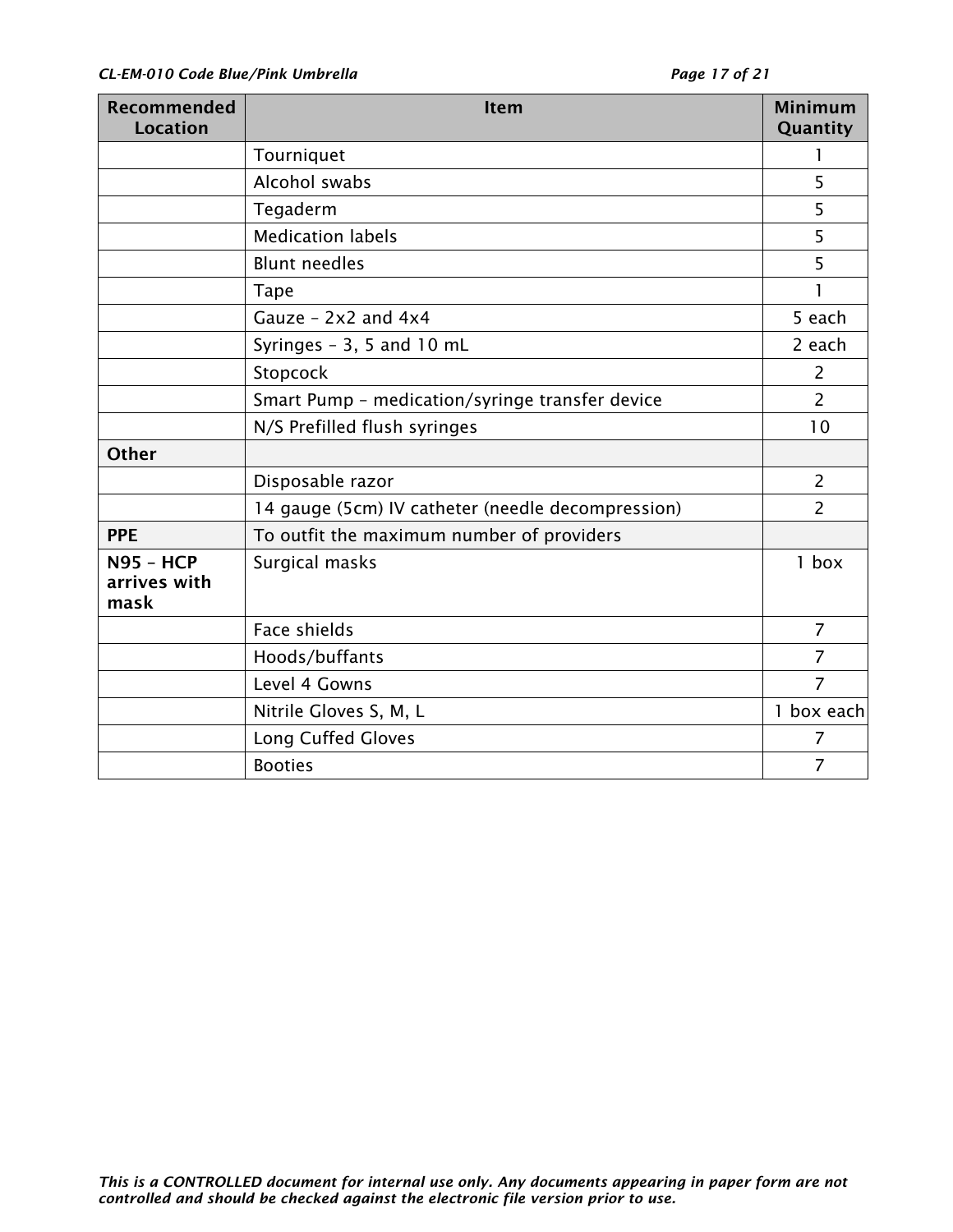# <span id="page-17-0"></span>Appendix E: Code Blue/Pink Medication Tray

| Quantity                                                     | <b>Drug Name</b>                                             |  |  |  |
|--------------------------------------------------------------|--------------------------------------------------------------|--|--|--|
| <b>Resuscitation - Smart Pump Resuscitation Drug Library</b> |                                                              |  |  |  |
| 1                                                            | Norepinephrine 1 mg/mL (4 mL) vial                           |  |  |  |
|                                                              |                                                              |  |  |  |
| <b>Resuscitation - IV Direct</b>                             |                                                              |  |  |  |
| 3                                                            | Amiodarone 50 mg/mL - 3mL vial **                            |  |  |  |
| 6                                                            | Atropine 0.5 mg/5 mL syringe                                 |  |  |  |
| $\overline{2}$                                               | Dextrose 50% (25 g/50 mL) syringe Lifeshield                 |  |  |  |
| 10                                                           | Epinephrine 1 mg/10 mL syringe (0.1mg/ml)                    |  |  |  |
| 3                                                            | Magnesium Sulphate 200 mg/mL (10 mL) vial [20% or 2 g/10 mL] |  |  |  |
| $\overline{2}$                                               | Naloxone 0.4 mg/mL (1mL) ampoule                             |  |  |  |
| $\overline{2}$                                               | Sodium Bicarbonate 50 mEq/50 mL (8.4%) syringe Lifeshield    |  |  |  |
| Optional - sites/areas to determine inclusion/exclusion      |                                                              |  |  |  |
| *Intubation Kit (medication) to be locally defined.          |                                                              |  |  |  |
|                                                              | Adenosine 6 mg/2mL syringe (in the presence of physician)    |  |  |  |
| 1                                                            | Adenosine 12 mg/4mL syringe (in the presence of physician)   |  |  |  |
| $\overline{2}$                                               | Calcium Chloride 10% (25g/50mL) syringe Lifeshield           |  |  |  |
| 3                                                            | Lidocaine 100 mg/5 mL syringe Lifeshield                     |  |  |  |
| 3                                                            | Metoprolol 1 mg/mL (5 mL) ampoule                            |  |  |  |
| 1                                                            | Phenylephrine 50 mcg/mL (10 mL) syringe                      |  |  |  |
| $\overline{2}$                                               | Procainamide 100mg/mL (10 mL) vial                           |  |  |  |
| 2                                                            | Verapamil 2.5 mg/mL (2 mL) vial                              |  |  |  |
| 1                                                            | DOPamine 400 mg/250 mL premixed bag (1600 mcg/mL)            |  |  |  |
| $\overline{2}$                                               | Isoproterenol 0.2 mg/mL (1 mL ampoule)                       |  |  |  |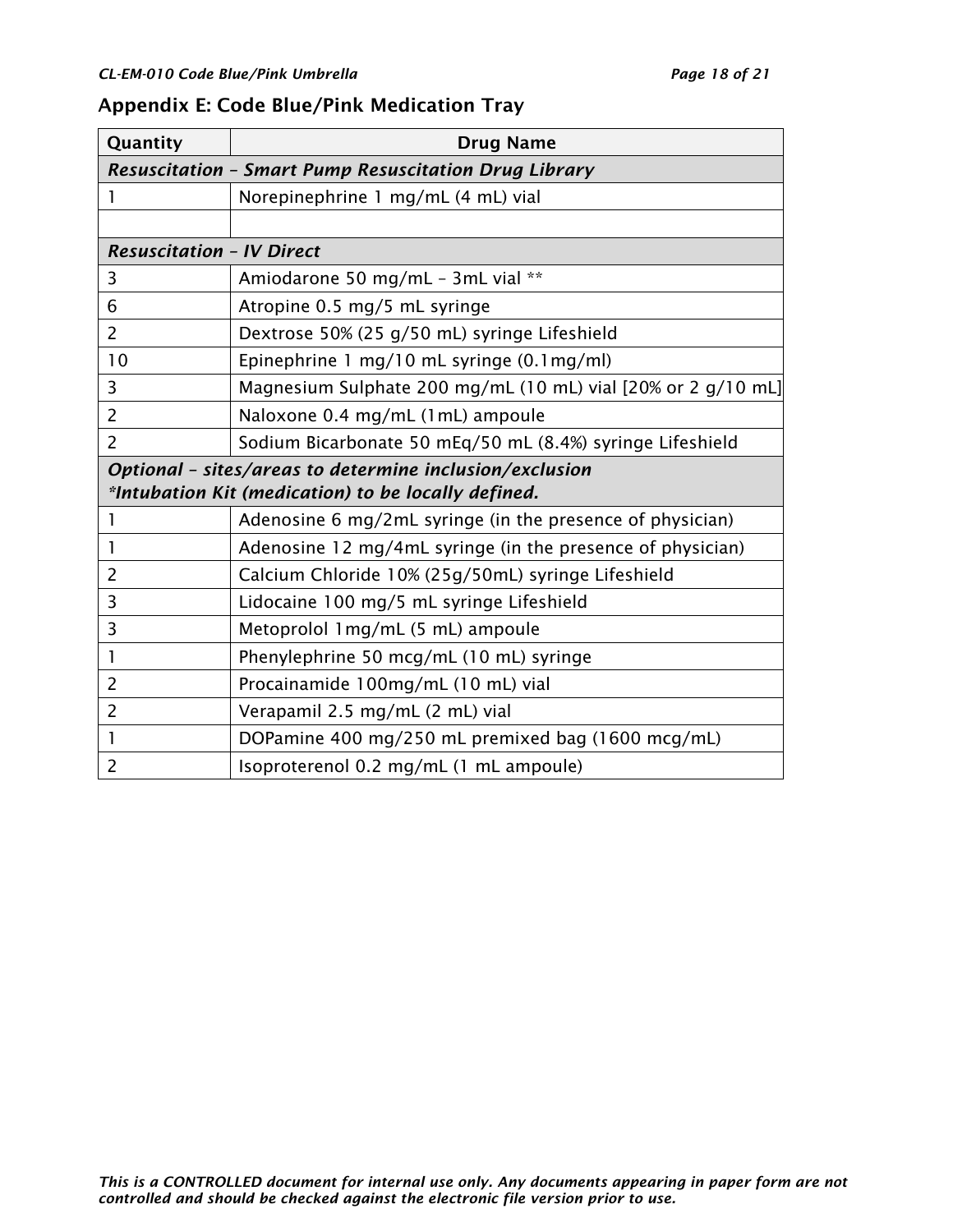### <span id="page-18-0"></span>Appendix F: Airborne Pathogens/Illnesses

Consider the following guidelines for ALL airborne pathogens/illnesses (i.e. Tuberculosis, COVID-19, SARS) when the patient is positive or there is a high degree of clinical suspicion that the patient is positive:

[\(See Coronavirus Disease 2019 \(COVID-19\): Infection Prevention & Control Guidelines for](http://policy.nshealth.ca/Site_Published/covid19/document_render.aspx?documentRender.IdType=6&documentRender.GenericField=&documentRender.Id=84510)  [Acute Care Settings\)](http://policy.nshealth.ca/Site_Published/covid19/document_render.aspx?documentRender.IdType=6&documentRender.GenericField=&documentRender.Id=84510)

1. A maximum of seven Responders should be in the patient's room when responding to a Code Blue/Pink.

Note: Learners should NOT be part of the Code Blue/Pink response.

- Minimize the amount of equipment taken into the room:
- Defibrillator
- CPR board
- Airway kit
- Only necessary drugs (for example, drug tray) enter the room.

Note: Do NOT take the crash cart into the room.

- 2. If possible, the door of the patient's room is to remain closed at all times; inpatients will not be moved to a negative pressure room in the middle of a Code Blue/Pink.
- 3. The Code Blue/Pink Responders should carry appropriately fitted N95 masks with them to a code, to ensure they have ready access to a properly fitted N95.
- 4. If any member of the healthcare team breaches PPE integrity (e.g., mask/visor falls) doff PPE, leave the room and don correct PPE prior to re-entering. Use the **buddy system**.
- 5. As appropriate, following the resuscitation efforts, consider showering and changing scrubs.

5.1. At a minimum,

- Dons surgical mask and eye protection (See NSHA IPC-RP-015 Droplet **Precautions**) if not in place.
- Places a surgical mask on the patient.
- Initiates chest compressions and defibrillation as appropriate.
- When able, as additional Code Blue Responders arrive, the Initial HCP should be excused.
- If not wearing a gown, assess level of contamination and change scrubs or shower and change scrubs.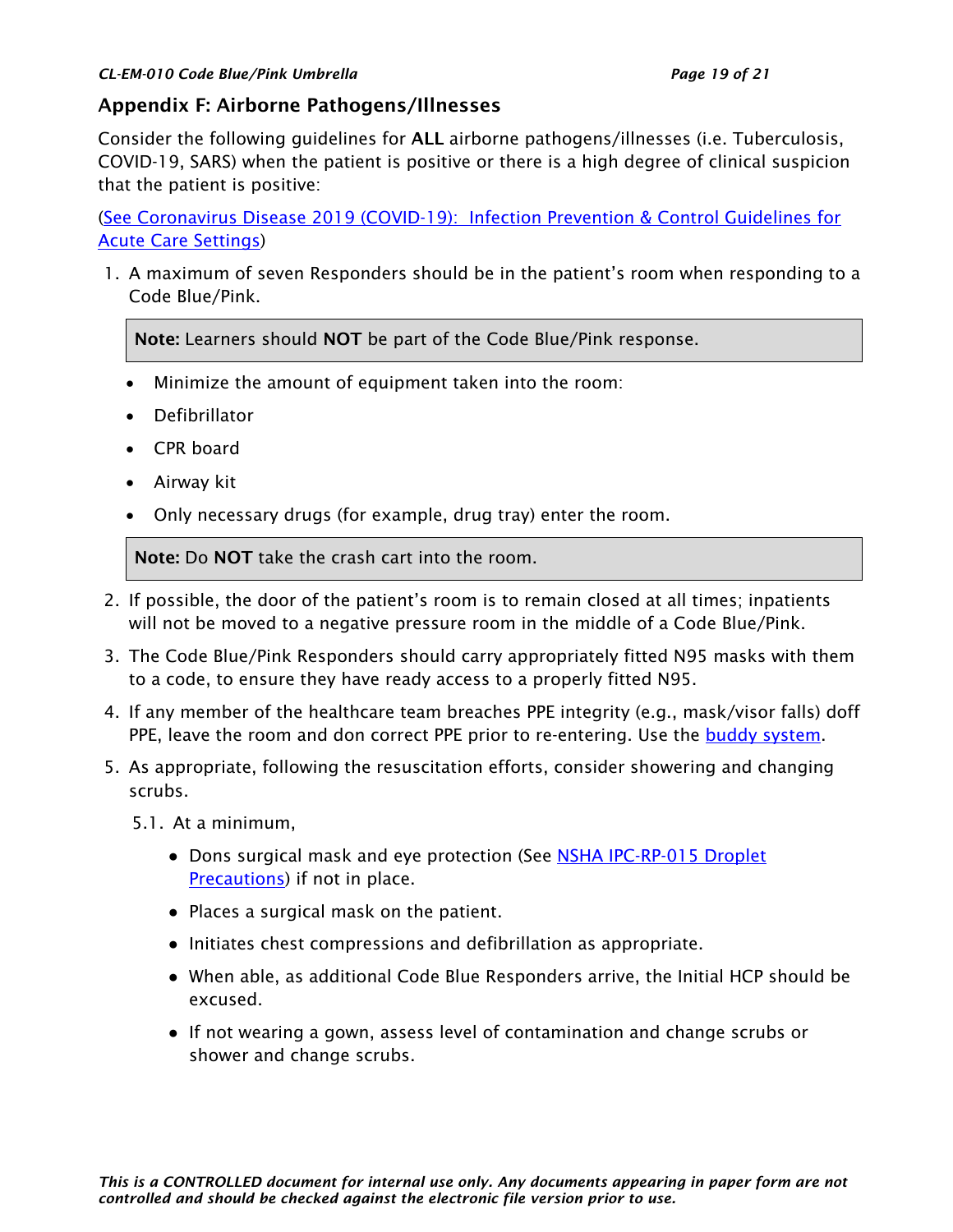### <span id="page-19-0"></span>District Health Authority Policies Being Replaced

| Yellow                                                                                                                                                                                          | To be replaced.                                                                                                                                           |  |  |  |  |
|-------------------------------------------------------------------------------------------------------------------------------------------------------------------------------------------------|-----------------------------------------------------------------------------------------------------------------------------------------------------------|--|--|--|--|
| Gray                                                                                                                                                                                            | COVID related and potentially stay depending on how the site does their<br>local procedure.                                                               |  |  |  |  |
| <b>Blue</b>                                                                                                                                                                                     | Needs to be assessed and could be used for/inform local procedure.                                                                                        |  |  |  |  |
| Green                                                                                                                                                                                           | High level response plans and some of which will be replaced - could<br>attach a link but need to be assessed and understood that a portion goes<br>away. |  |  |  |  |
| 1. D<br>CEHHA 311-030 Code Blue/Pink Cardiac Arrest: Roles of Staff in Establishing<br>Treatment (100%)                                                                                         |                                                                                                                                                           |  |  |  |  |
| 2. O                                                                                                                                                                                            | CBDHA A-4-011 Cardiopulmonary Arrest Response - Code Blue (100%)                                                                                          |  |  |  |  |
| 3.<br>O<br><b>CBDHA DI-25-150 MRI CODE BLUE (100%)</b>                                                                                                                                          |                                                                                                                                                           |  |  |  |  |
| CBDHA N-3-30 Cardiopulmonary Arrest Response - Code Blue (100%)<br>4.<br>О                                                                                                                      |                                                                                                                                                           |  |  |  |  |
| 5.<br>O                                                                                                                                                                                         | CBDHA PUL-5A-040 Code Blue Policy (100%)                                                                                                                  |  |  |  |  |
| CBDHA S - 02 - 003 Code blue - cardiac arrest (100%)<br>6.<br>$\overline{7}$ .<br>UCDHA CC 90-015 District Code Blue Umbrella Policy (100%)<br>UCDHA SS 05-009 Cardiac Arrest in OR (90%)<br>8. |                                                                                                                                                           |  |  |  |  |
| 9. U<br>AVH 200.010 (CLIN 7) Cardiopulmonary Resuscitation (Updated/Revised) (60%)                                                                                                              |                                                                                                                                                           |  |  |  |  |
| $10.$ $\Box$<br>CBDHA A-4-032 Emergency Assistance to Persons On or Outside CBDHA (60%)                                                                                                         |                                                                                                                                                           |  |  |  |  |
| $11.$ $\Box$<br>CBDHA N-3-31 Automated External Defibrillator (AED) (60%)                                                                                                                       |                                                                                                                                                           |  |  |  |  |
| $12.$ $\Box$<br><b>CBDHA N-3-70 Cardiac Defibrillation (60%)</b>                                                                                                                                |                                                                                                                                                           |  |  |  |  |
| 13. $\blacksquare$<br>CBDHA S - 02 - 001 Code phone (60%)                                                                                                                                       |                                                                                                                                                           |  |  |  |  |
| 14. $\Box$<br>CC 06-020 Automated External Defibrillator (AED) (60%)                                                                                                                            |                                                                                                                                                           |  |  |  |  |
| CC 10-014 Cardiopulmonary Resuscitation Record (60%)<br>$15.$ $\Box$                                                                                                                            |                                                                                                                                                           |  |  |  |  |
| 16. Response to Medical Emergencies on PCHA Property (60%)                                                                                                                                      |                                                                                                                                                           |  |  |  |  |
| 17.<br>Code Blue - CZ - Hants Community Hospital (100%)                                                                                                                                         |                                                                                                                                                           |  |  |  |  |
| 18.                                                                                                                                                                                             | Code Blue - EZ - St Marthas Regional Hospital (100%)                                                                                                      |  |  |  |  |
| Code Blue - EZ - St Marthas Regional Hospital Flow Chart (100%)<br>19.                                                                                                                          |                                                                                                                                                           |  |  |  |  |
| 20. $\Box$                                                                                                                                                                                      | Code Blue - Rural Sites - EZ - Eastern Memorial Hospital (100%)                                                                                           |  |  |  |  |
| 21.                                                                                                                                                                                             | Code Blue - Rural Sites - EZ - Guysborough Memorial Hospital (100%)                                                                                       |  |  |  |  |
| Code Blue - Rural Sites - EZ - Inverness Consolidated Memorial Hospital (100%)<br>22. $\Box$                                                                                                    |                                                                                                                                                           |  |  |  |  |